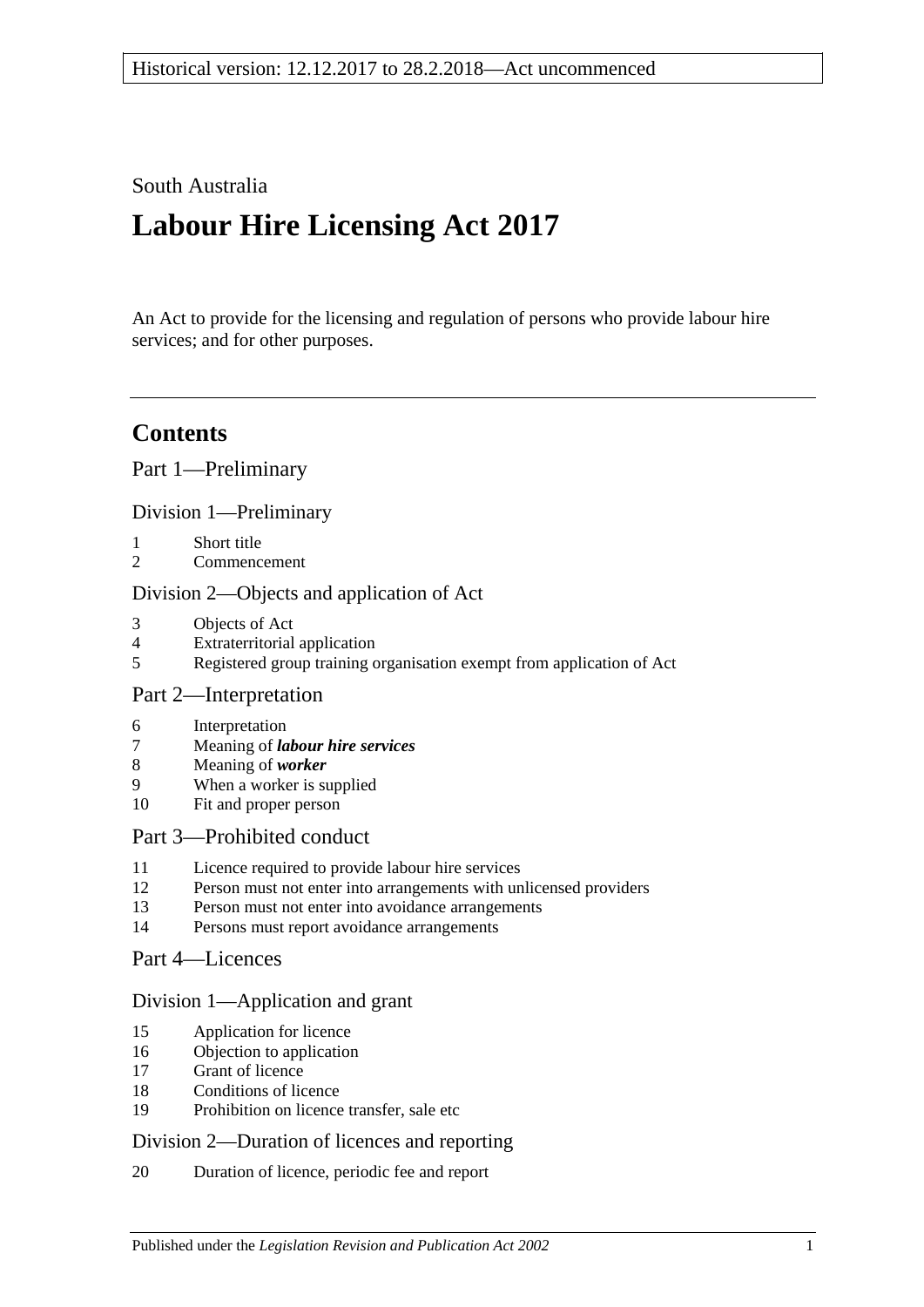- [Notification of certain changes in circumstances](#page-14-0)
- [Provision of information](#page-14-1)

#### Division [3—Suspension, cancellation and surrender](#page-15-0)

- [Suspension and cancellation](#page-15-1)
- [Return of evidence of suspended or cancelled licence](#page-16-0)
- [Surrender](#page-16-1)

#### Division [4—Responsible persons](#page-16-2)

- [Requirements for responsible persons](#page-16-3)
- [Responsible person must be reasonably available](#page-16-4)
- [Application to change responsible person](#page-16-5)
- [Substitution of responsible person for limited period](#page-17-0)
- [Appointment of substitute responsible person by Commissioner on application](#page-18-0)
- [Objection to appointment of responsible person or substitute responsible person](#page-18-1)

### Part [5—Monitoring and enforcement](#page-19-0)

### Division [1—Referral to Commissioner of Police](#page-19-1)

- [Commissioner may refer matters to Commissioner of Police](#page-19-2)
- [Criminal intelligence](#page-19-3)

#### Division [2—Authorised officers](#page-20-0)

- [Authorised officers](#page-20-1)
- [Obtaining information](#page-21-0)
- [Entry and inspection](#page-21-1)
- Use and inspection of [books or documents produced or seized](#page-22-0)
- [Hindering an authorised officer](#page-23-0)
- [Offence relating to intimidation](#page-23-1)
- [Impersonating an authorised officer](#page-23-2)

#### Part [6—Proceedings and appeals](#page-23-3)

- [Evidentiary provisions](#page-23-4)
- [Appeals to District Court](#page-24-0)

#### Part [7—Miscellaneous](#page-25-0)

- [The register](#page-25-1)
- [Delegations](#page-25-2)
- [Commissioner may rely on licence, approval etc under prescribed law](#page-26-0)
- [Exemptions](#page-26-1)
- [False or misleading information](#page-27-0)
- [Advertisements to include licence number](#page-27-1)
- [Defences](#page-27-2)
- [Confidentiality of information](#page-28-0)
- [Service](#page-28-1)
- [Regulations](#page-29-0)
- [Review of Act](#page-29-1)

### Schedule [1—Transitional provisions](#page-29-2)

- [Transitional provision](#page-29-3)
- [Transitional regulations](#page-30-0)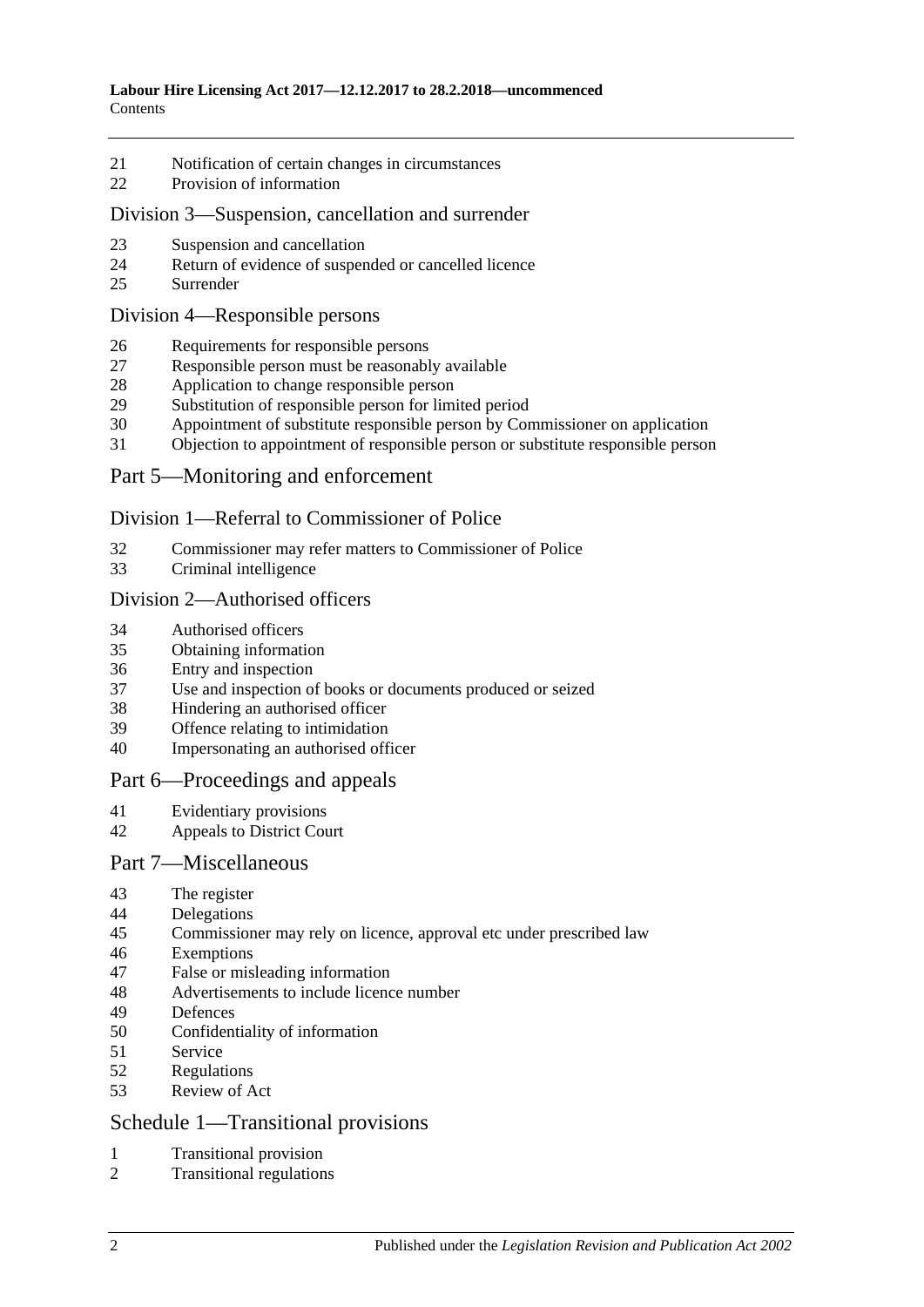[Legislative history](#page-31-0)

### <span id="page-2-0"></span>**The Parliament of South Australia enacts as follows:**

# <span id="page-2-1"></span>**Part 1—Preliminary**

### **Division 1—Preliminary**

### <span id="page-2-2"></span>**1—Short title**

This Act may be cited as the *Labour Hire Licensing Act 2017*.

### <span id="page-2-3"></span>**2—Commencement**

This Act will come into operation on 1 March 2018.

### <span id="page-2-4"></span>**Division 2—Objects and application of Act**

### <span id="page-2-5"></span>**3—Objects of Act**

- (1) The objects of this Act are to—
	- (a) protect workers from exploitation by providers of labour hire services; and
	- (b) protect licensed labour hire businesses from predatory business practices that may be engaged in by persons unsuitable to be licensed to provide labour hire services; and
	- (c) promote the integrity of the labour hire industry.
- (2) The objects are to be primarily achieved by establishing a licensing scheme to regulate the provision of labour hire services.

### <span id="page-2-8"></span><span id="page-2-6"></span>**4—Extraterritorial application**

- (1) This Act is intended to have extraterritorial application to the extent that the legislative powers of the State permit.
- (2) Without limiting [subsection](#page-2-8) (1), this Act extends to conduct either in or outside the State that is in connection with labour hire services supplied in the State.

### <span id="page-2-7"></span>**5—Registered group training organisation exempt from application of Act**

- (1) This Act does not apply in respect of a registered group training organisation to the extent that the organisation supplies apprentices or trainees to do work for other persons.
- (2) In this section—

*registered group training organisation* means a group training organisation registered in South Australia on the Group Training Organisation National Register maintained by the Commonwealth.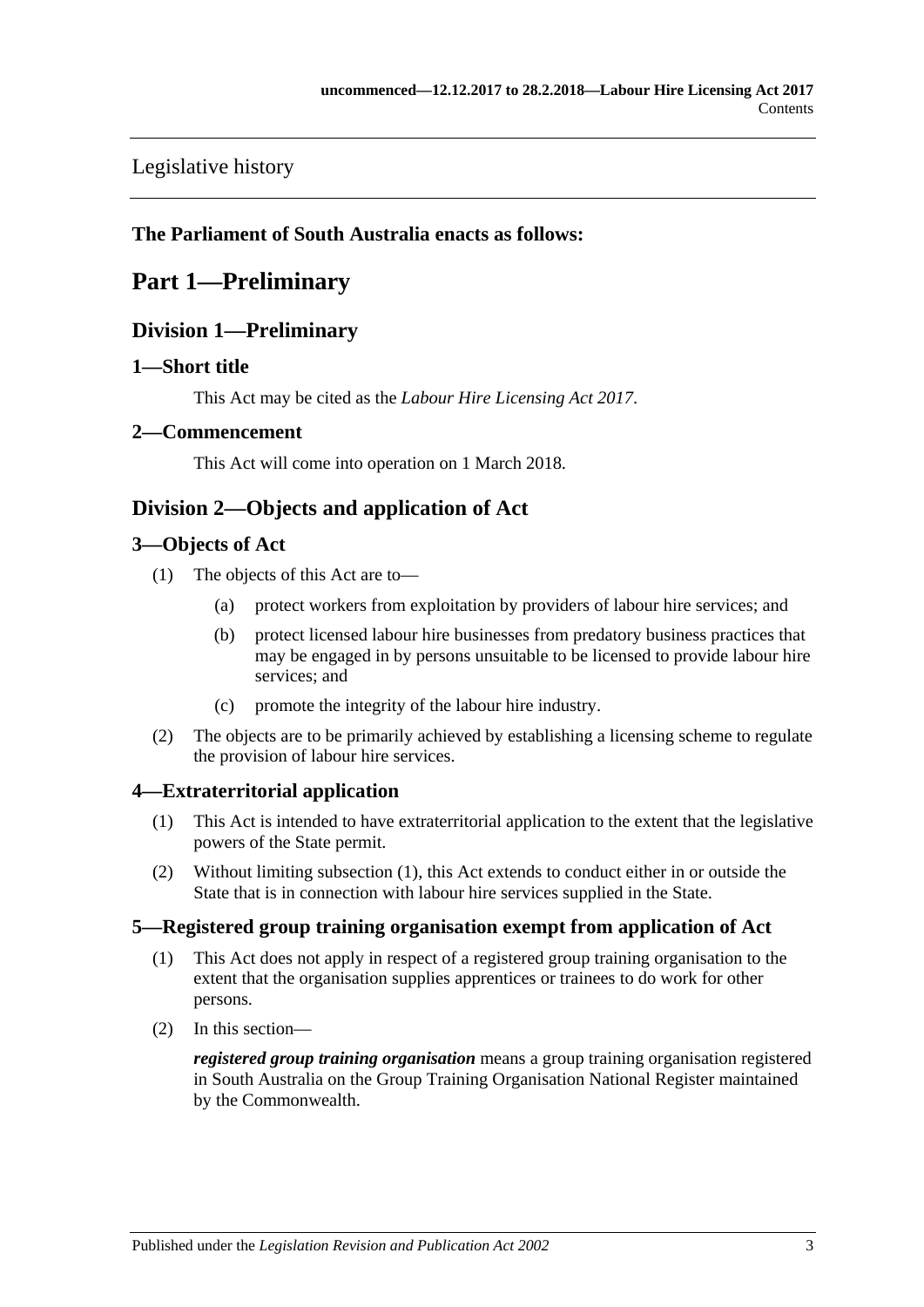# <span id="page-3-0"></span>**Part 2—Interpretation**

### <span id="page-3-1"></span>**6—Interpretation**

In this Act, unless the contrary intention appears—

*authorised officer* means a person appointed under [section](#page-20-1) 34 as an authorised officer;

*avoidance arrangement*—see [section](#page-9-0) 13;

*Commissioner* means the Commissioner for Consumer Affairs;

*corresponding law* means a law, or part of a law, of a State or a Territory of the Commonwealth—

- (a) that corresponds to this Act or a part of this Act; or
- (b) that is declared by the regulations to be a corresponding law for the purposes of this Act;

*criminal intelligence* means information relating to actual or suspected criminal activity (whether in this State or elsewhere) the disclosure of which could reasonably be expected to prejudice criminal investigations, to enable the discovery of the existence or identity of a confidential source of information relevant to law enforcement or to endanger a person's life or physical safety;

*District Court* means the Administrative and Disciplinary Division of the District Court;

*labour hire services*—see [section](#page-4-0) 7;

*licence* means a licence under [Part](#page-9-2) 4;

*premises* includes the following:

- (a) a building or other structure;
- (b) a part of a building or other structure;
- (c) a caravan or vehicle;
- (d) a cave or tent;
- (e) a workplace;
- (f) a place where workers are accommodated in connection with their supply;

*provider*—see [section](#page-4-1) 7(1);

*register*—see [section](#page-25-3) 43(1);

*relevant law* means—

- (a) this Act; or
- (b) the *[Work Health and Safety Act](http://www.legislation.sa.gov.au/index.aspx?action=legref&type=act&legtitle=Work%20Health%20and%20Safety%20Act%202012) 2012*; or
- (c) the *[Fair Work Act](http://www.legislation.sa.gov.au/index.aspx?action=legref&type=act&legtitle=Fair%20Work%20Act%201994) 1994*; or
- (d) the *[Employment Agents Registration Act](http://www.legislation.sa.gov.au/index.aspx?action=legref&type=act&legtitle=Employment%20Agents%20Registration%20Act%201993) 1993*; or
- (e) the *[Return to Work Act](http://www.legislation.sa.gov.au/index.aspx?action=legref&type=act&legtitle=Return%20to%20Work%20Act%202014) 2014*; or
- (f) the *[Training and Skills Development Act](http://www.legislation.sa.gov.au/index.aspx?action=legref&type=act&legtitle=Training%20and%20Skills%20Development%20Act%202008) 2008*; or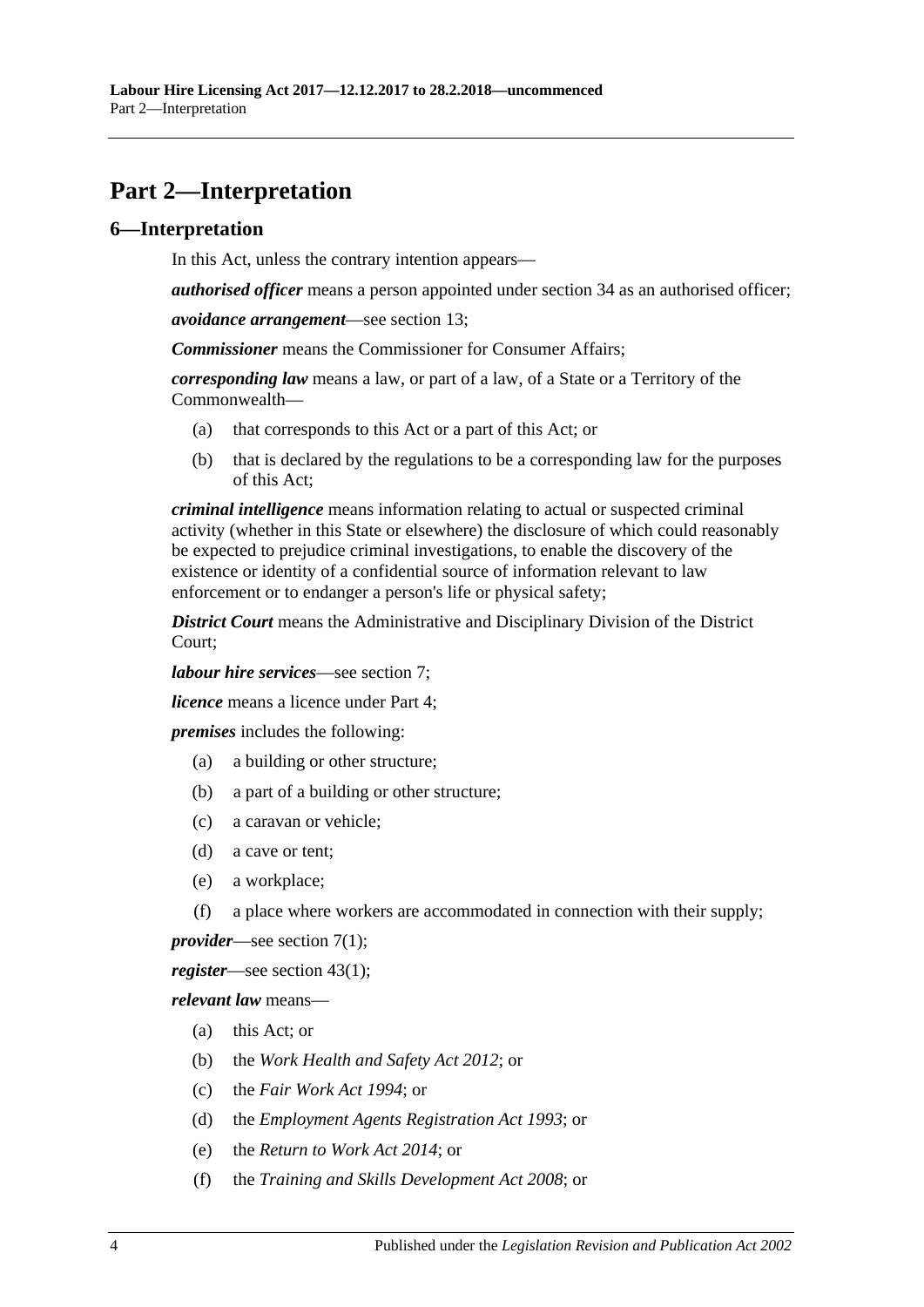- (g) the *[Payroll Tax Act](http://www.legislation.sa.gov.au/index.aspx?action=legref&type=act&legtitle=Payroll%20Tax%20Act%202009) 2009*; or
- (h) the *[Taxation Administration Act](http://www.legislation.sa.gov.au/index.aspx?action=legref&type=act&legtitle=Taxation%20Administration%20Act%201996) 1996*; or
- (i) the *Fair Work Act 2009* of the Commonwealth; or
- (j) a corresponding law; or
- (k) a provision of any other Act or law of the State, the Commonwealth or another State imposing an obligation on a person in relation to workers, including, for example, obligations about—
	- (i) keeping records about workers; and
	- (ii) the payment of tax or superannuation for workers; and
	- (iii) ensuring the health and safety of workers; or
- (l) a provision of an Act or law about the standards of buildings and structures, to the extent it relates to a building or structure used to provide accommodation to a worker; or
- (m) an Act or provision of an Act prescribed by the regulations for the purposes of this definition;

*responsible person*—see [section](#page-16-3) 26;

*substitute responsible person* means a person appointed as a substitute responsible person under [section](#page-17-0) 29 or [section](#page-18-0) 30;

*worker*—see [section](#page-5-0) 8.

#### <span id="page-4-1"></span><span id="page-4-0"></span>**7—Meaning of** *labour hire services*

(1) A person (a *provider*) provides *labour hire services* if, in the course of conducting a business, the person supplies, to another person, a worker to do work in and as part of a business or commercial undertaking of the other person.

#### **Notes—**

| See section 8 for the limited definition of <i>worker</i> . |  |
|-------------------------------------------------------------|--|
|-------------------------------------------------------------|--|

2 The definition of labour hire services is mainly directed at engagement arrangements generally referred to in industry as "on-hire" but also includes other engagement arrangements that (unless exempted in accordance with this Act) satisfy the requirements of this section because the nature or structure of the engagement or arrangement involves a worker being supplied in circumstances where the provider has a pre-existing agreement with the worker under which the provider may, from time to time and at the provider's discretion, send the worker to work in another person's business or commercial undertaking but be paid by the provider for the work.

#### **Examples—**

1 Guy runs a plumbing business and has an employment contract with Tracey under which Tracey is paid to come to work each day at the plumbing business and be assigned work. Corey runs a grape growing business at which there is a problem with the plumbing. Corey enters into a contract with Guy to diagnose and fix the problem at the business and so Guy sends Tracey to Corey's grape growing business to do the work. Guy does not provide labour hire services in sending Tracey to do work at Corey's business.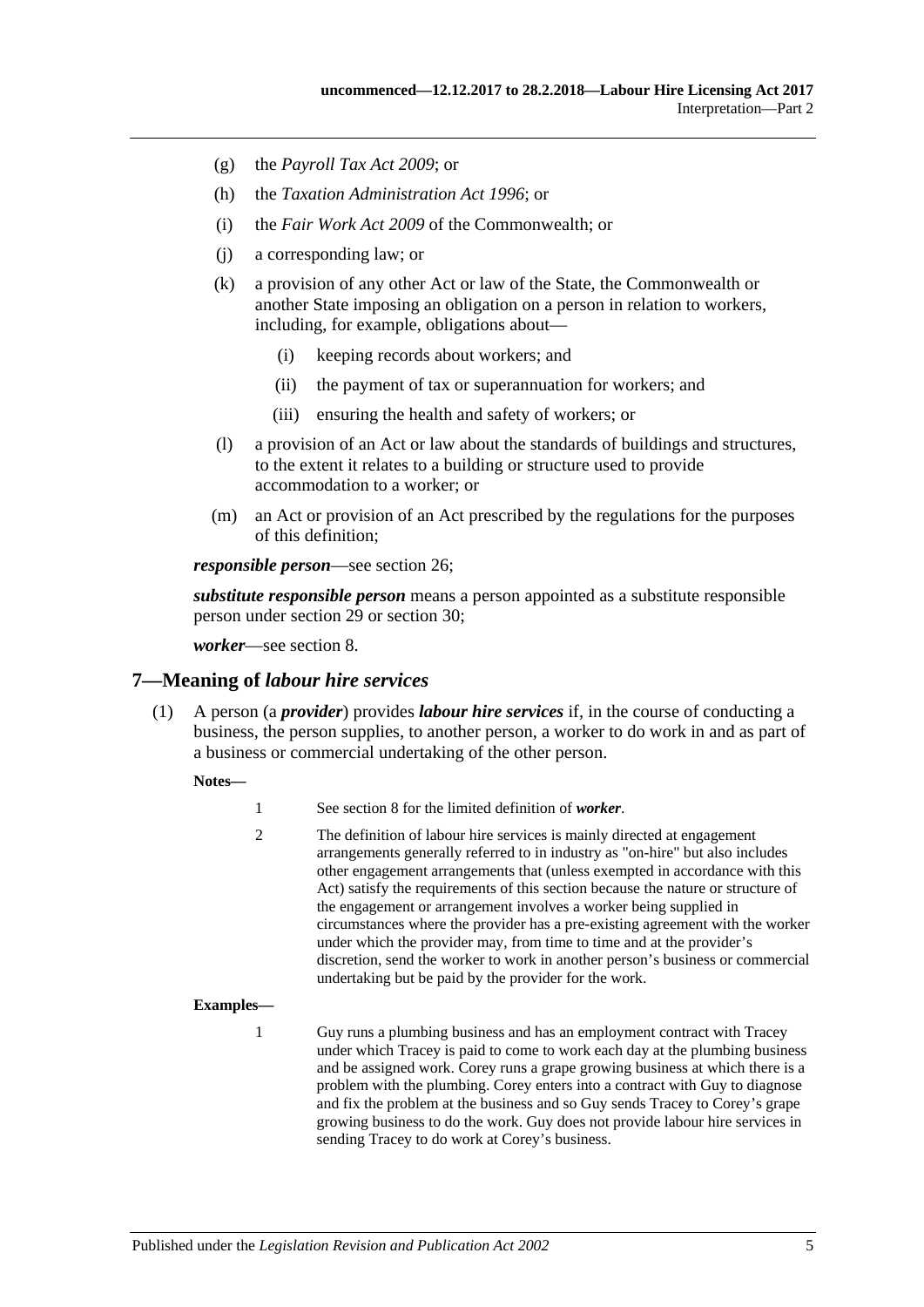- 2 Richard runs a manufacturing business for which he requires a production worker to work on the production line assembling components. Amy has a pre-existing arrangement with Steve under which Amy may, from time to time and at Amy's discretion, send Steve to do work for other persons for which Steve will be paid by Amy. Richard enters into a contract with Amy under which Amy will supply Steve to Richard to perform the work in the manufacturing business. Amy provides labour hire services in supplying Steve to do work at and as part of Richard's business.
- (2) The regulations may prescribe circumstances in which a person does not, despite [subsection](#page-4-1) (1), provide labour hire services for the purposes of this Act.
- (3) Without limiting [subsection](#page-4-1) (1), a person provides labour hire services regardless of—
	- (a) whether or not the worker is an employee of the person; and
	- (b) whether or not a contract is entered into between the worker and the person, or between the person and the person to whom the worker is supplied; and
	- (c) whether the worker is supplied by the person to another person directly or indirectly through 1 or more agents or intermediaries; and
	- (d) whether the work done by the worker is under the control of the person, the person to whom the worker is supplied or another person.
- (4) However, a person does not provide labour hire services merely because—
	- (a) the person is an employment agent under the *[Employment Agents](http://www.legislation.sa.gov.au/index.aspx?action=legref&type=act&legtitle=Employment%20Agents%20Registration%20Act%201993)  [Registration Act](http://www.legislation.sa.gov.au/index.aspx?action=legref&type=act&legtitle=Employment%20Agents%20Registration%20Act%201993) 1993*; or
	- (b) the person is a contractor who enters into a contract to carry out building work within the meaning of the *[Building Work Contractors Act](http://www.legislation.sa.gov.au/index.aspx?action=legref&type=act&legtitle=Building%20Work%20Contractors%20Act%201995) 1995*, and engages subcontractors to carry out the work; or
	- (c) the person is, or is of a class of person, prescribed by the regulations.
- <span id="page-5-2"></span>(5) The regulations may only prescribe a person, or a class of person, under [subsection](#page-5-2)  $(4)(c)$  if the supply of a worker by the person or class of person is not a dominant purpose of the business ordinarily carried on by the person or class of person.

#### <span id="page-5-0"></span>**8—Meaning of** *worker*

- (1) An individual is a *worker* for a provider if the individual enters into an arrangement with the provider under which—
	- (a) the provider may supply, to another person, the individual to do work; and
	- (b) the provider is obliged to pay the individual, in whole or part, for the work.
- (2) However, an individual is not a worker if the individual is, or is of a class of person, prescribed by the regulations.
- (3) To avoid doubt, a *worker* includes an apprentice or trainee under a training contract entered into with a person who is an employer under the *[Training and Skills](http://www.legislation.sa.gov.au/index.aspx?action=legref&type=act&legtitle=Training%20and%20Skills%20Development%20Act%202008)  [Development Act](http://www.legislation.sa.gov.au/index.aspx?action=legref&type=act&legtitle=Training%20and%20Skills%20Development%20Act%202008) 2008*.

### <span id="page-5-1"></span>**9—When a worker is supplied**

For purposes of this Act, the supply of a worker to do work for a person commences when the worker first starts to do work for the person in relation to the supply.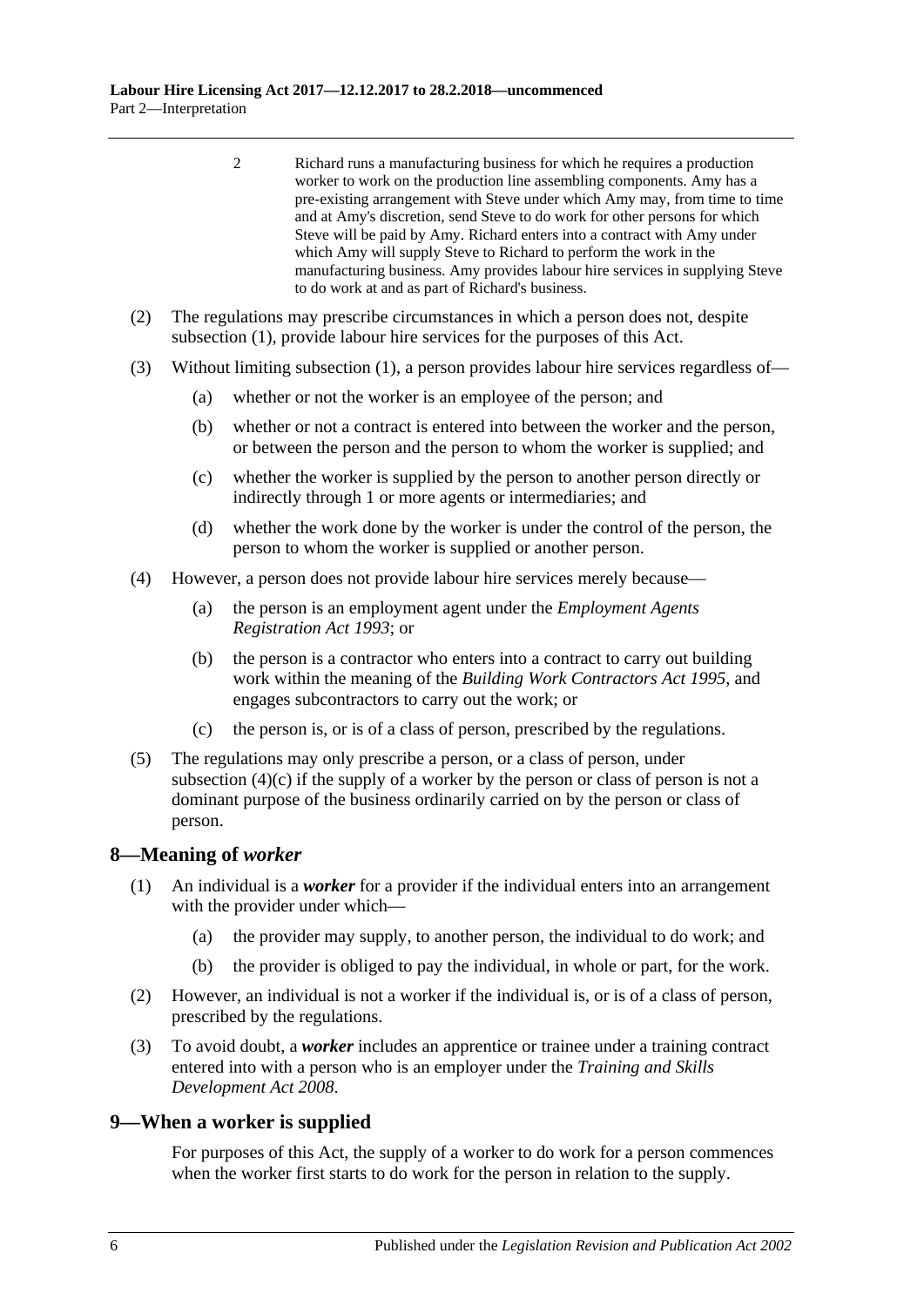### <span id="page-6-0"></span>**10—Fit and proper person**

- (1) Without limiting the matters to which the Commissioner may have regard in determining whether a person is a fit and proper person to be the holder of a licence or a fit and proper person to be the director of a body corporate that is the holder of a licence, the Commissioner may have regard to the following matters:
	- (a) the person's character including, for example, the person's honesty, integrity and professionalism;
	- (b) whether the person has previously held a licence under this Act or a corresponding law and whether such a licence lapsed or was suspended or cancelled;
	- (c) demonstrated compliance by the person with relevant laws;
	- (d) information provided to the Commissioner by the Commissioner of Police under [section](#page-19-2) 32;
	- (e) in the case of a natural person—
		- (i) whether the person has sufficient business knowledge, experience and skills for the purpose of properly carrying on business under the licence; and
		- (ii) whether the person has previously been the director of a body corporate that has previously held a licence under this Act or a corresponding law and whether such a licence was suspended or cancelled;
	- (f) in the case of a body corporate—
		- (i) whether the directors of the body corporate together have sufficient business knowledge and experience for the purpose of properly directing the business carried on under the licence; and
		- (ii) whether the body corporate is being wound up or is under official management or in receivership.
- (2) A person is not a fit and proper person to be the holder of a licence if—
	- (a) the person has been found guilty or convicted of an offence, or an offence of a class, prescribed by the regulations; or
	- (b) in the case of a natural person, the person—
		- (i) is a member of, or a participant in, a prescribed organisation; or
		- (ii) is a close associate of a person who is a member of a prescribed organisation or is subject to a control order under the *[Serious and](http://www.legislation.sa.gov.au/index.aspx?action=legref&type=act&legtitle=Serious%20and%20Organised%20Crime%20(Control)%20Act%202008)  [Organised Crime \(Control\) Act](http://www.legislation.sa.gov.au/index.aspx?action=legref&type=act&legtitle=Serious%20and%20Organised%20Crime%20(Control)%20Act%202008) 2008*; or
		- (iii) is an insolvent under administration within the meaning of the *Corporations Act 2001* of the Commonwealth; or
		- (iv) has, during the period of 5 years preceding the application for the licence, been a director of a body corporate that has been wound up for the benefit of creditors—
			- (A) when the body was being so wound up; or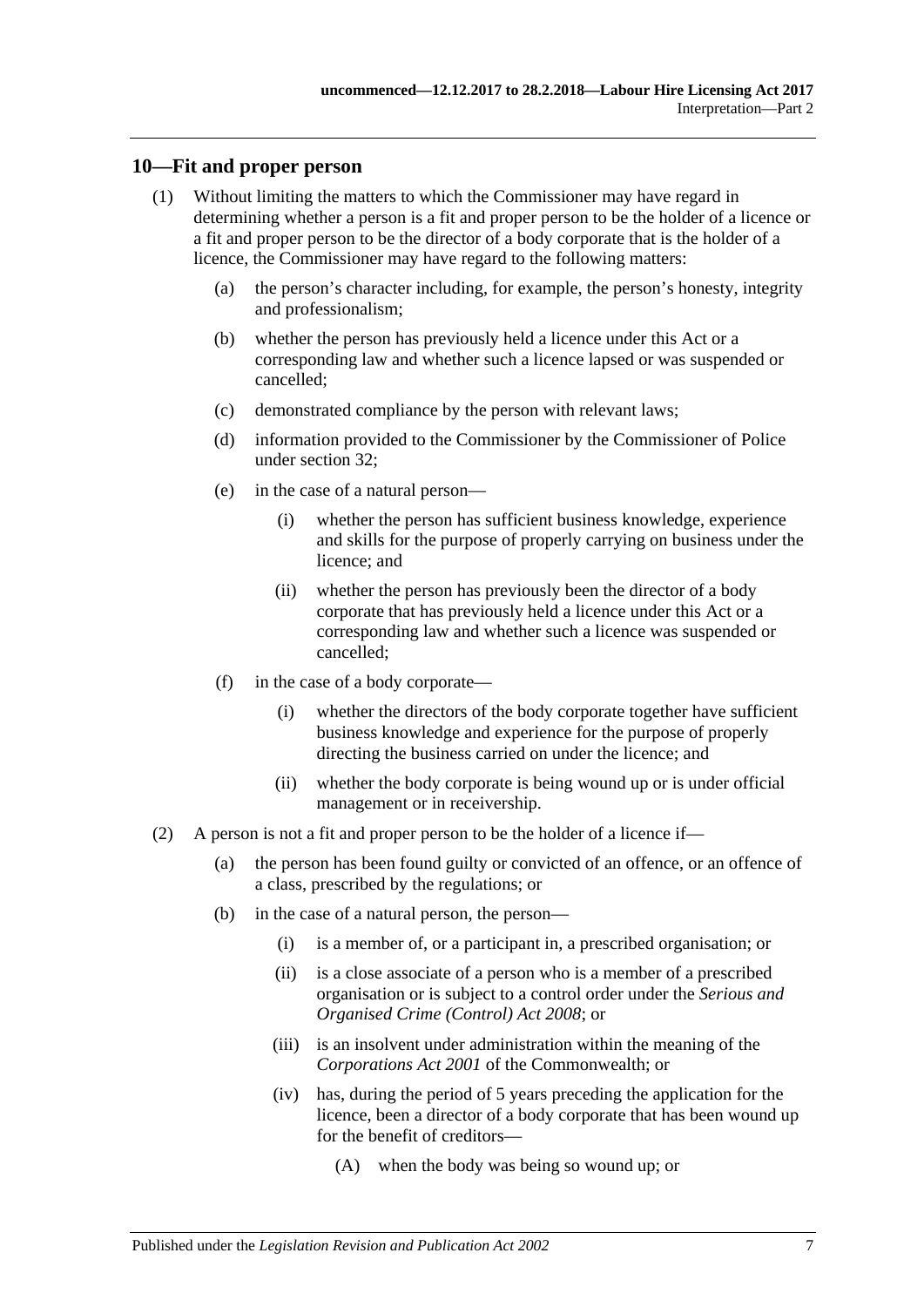- (B) within the period of 6 months preceding the commencement of the winding up; or
- (c) in the case of a body corporate—
	- (i) the body corporate is a body corporate, or is a body corporate of a class, prescribed by the regulations; or
	- (ii) the body corporate is a prescribed organisation.
- (3) A person is not a fit and proper person to be the director of a body corporate that is the holder of a licence if the person—
	- (a) has been found guilty or convicted of an offence, or an offence of a class, prescribed by the regulations; or
	- (b) is a member of, or a participant in, a prescribed organisation; or
	- (c) is a close associate of a person who is a member of a prescribed organisation or is subject to a control order under the *[Serious and Organised Crime](http://www.legislation.sa.gov.au/index.aspx?action=legref&type=act&legtitle=Serious%20and%20Organised%20Crime%20(Control)%20Act%202008)  [\(Control\) Act](http://www.legislation.sa.gov.au/index.aspx?action=legref&type=act&legtitle=Serious%20and%20Organised%20Crime%20(Control)%20Act%202008) 2008*; or
	- (d) is an insolvent under administration within the meaning of the *Corporations Act 2001* of the Commonwealth; or
	- (e) has, during the period of 5 years preceding the application for the licence, been a director of a body corporate that has been wound up for the benefit of creditors—
		- (i) when the body was being so wound up; or
		- (ii) within the period of 6 months preceding the commencement of the winding up.
- (4) For the purposes of this Act, a person is a *fit and proper person to be a responsible person* if the person is a fit and proper person to be the holder of a licence.
- (5) In this section—

*close associate*—see [subsection](#page-8-3) (6);

*domestic partner* means a person who is a domestic partner within the meaning of the *[Family Relationships Act](http://www.legislation.sa.gov.au/index.aspx?action=legref&type=act&legtitle=Family%20Relationships%20Act%201975) 1975*, whether declared as such under that Act or not;

*member*, of an organisation, includes an associate member or a prospective member, however described;

*participant*, in a prescribed organisation, means—

- (a) if the organisation is a body corporate—a director or officer of the body corporate; or
- (b) a person who (whether by words or conduct, or in any other way) asserts, declares or advertises their membership of, or association with, the organisation; or
- (c) a person who (whether by words or conduct, or in any other way) seeks to be a member of, or to be associated with, the organisation; or
- (d) a person who attends more than 1 meeting or gathering of persons who participate in the affairs of the organisation in any way; or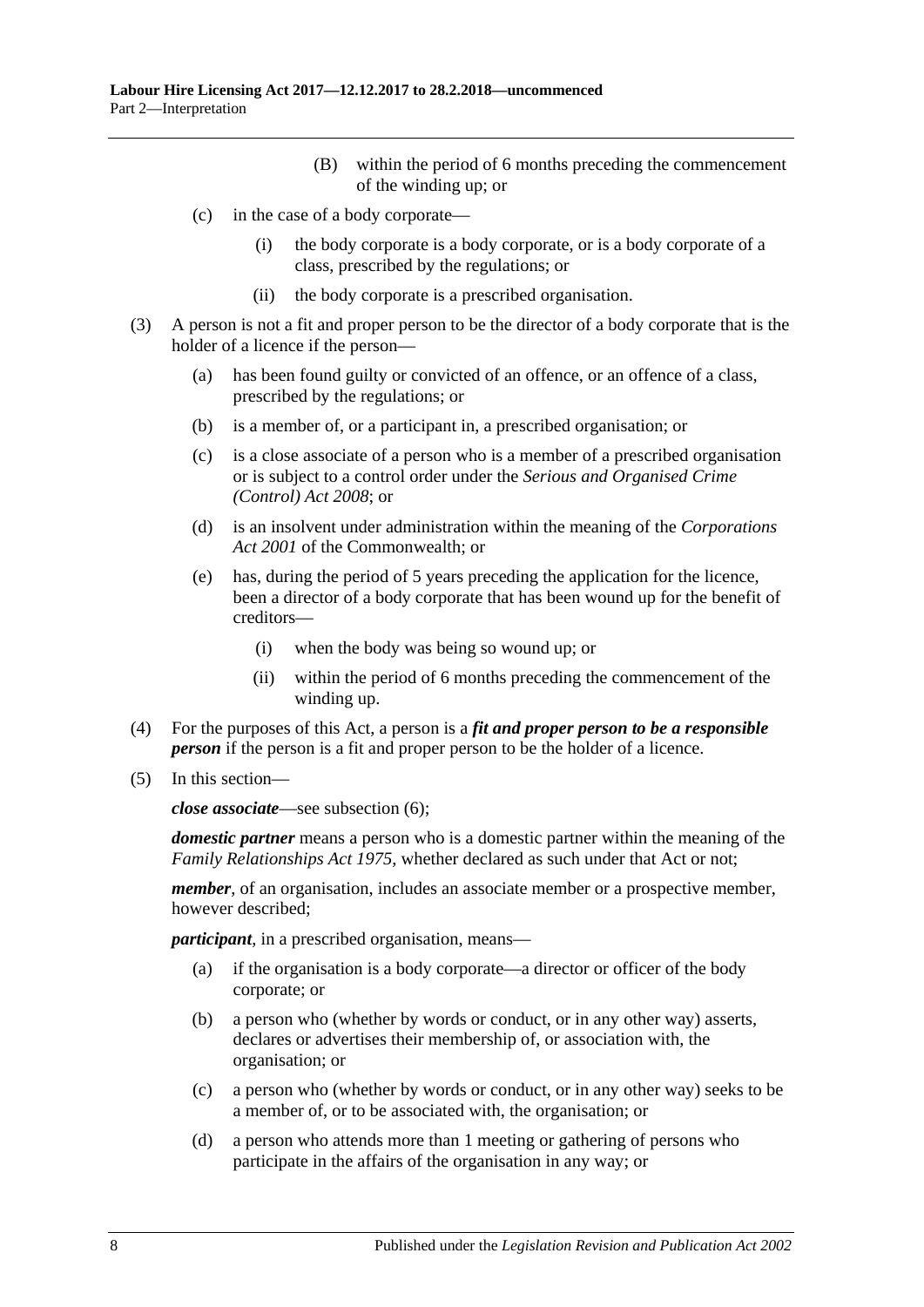(e) a person who takes part in the affairs of the organisation in any other way,

but does not include a lawyer acting in a professional capacity;

*prescribed organisation*—the following are prescribed organisations:

- (a) a criminal organisation within the meaning of Division 1 or Division 2 of Part 3B of the *[Criminal Law Consolidation Act](http://www.legislation.sa.gov.au/index.aspx?action=legref&type=act&legtitle=Criminal%20Law%20Consolidation%20Act%201935) 1935*;
- (b) any other organisation prescribed by the regulations for the purposes of this definition.
- <span id="page-8-3"></span>(6) For the purposes of this section, 2 persons are *close associates* if—
	- (a) 1 is a spouse, domestic partner, parent, brother, sister or child of the other; or
	- (b) they are members of the same household; or
	- (c) they are in partnership; or
	- (d) they are related bodies corporate; or
	- (e) 1 has a right to participate (otherwise than as a shareholder in a body corporate) in income or profits derived from a business conducted by the other; or
	- $(f)$  1 is in a position to exercise control or significant influence over the conduct of the other.
- (7) For the purposes of this section, a reference to a parent, brother, sister or child of a person will be taken to include a reference to a step-parent, step-brother, step-sister or step-child (as the case requires) of the person.

# <span id="page-8-0"></span>**Part 3—Prohibited conduct**

### <span id="page-8-1"></span>**11—Licence required to provide labour hire services**

(1) A person must not provide labour hire services except as authorised by a licence under this Act.

Maximum penalty:

- (a) in the case of a natural person—\$140 000 or imprisonment for 3 years;
- (b) in the case of a body corporate—\$400 000.
- (2) A person must not advertise, or in any way hold out, that the person provides, is entitled to provide or is willing to provide labour hire services unless authorised to provide labour hire services by a licence under this Act.

Maximum penalty: \$30 000.

#### <span id="page-8-2"></span>**12—Person must not enter into arrangements with unlicensed providers**

(1) A person must not, without a reasonable excuse, enter into an arrangement with another person for the provision of labour hire services to the person unless the other person is authorised to provide labour hire services by a licence under this Act.

Maximum penalty:

- (a) in the case of a natural person—\$140 000 or imprisonment for 3 years;
- (b) in the case of a body corporate—\$400 000.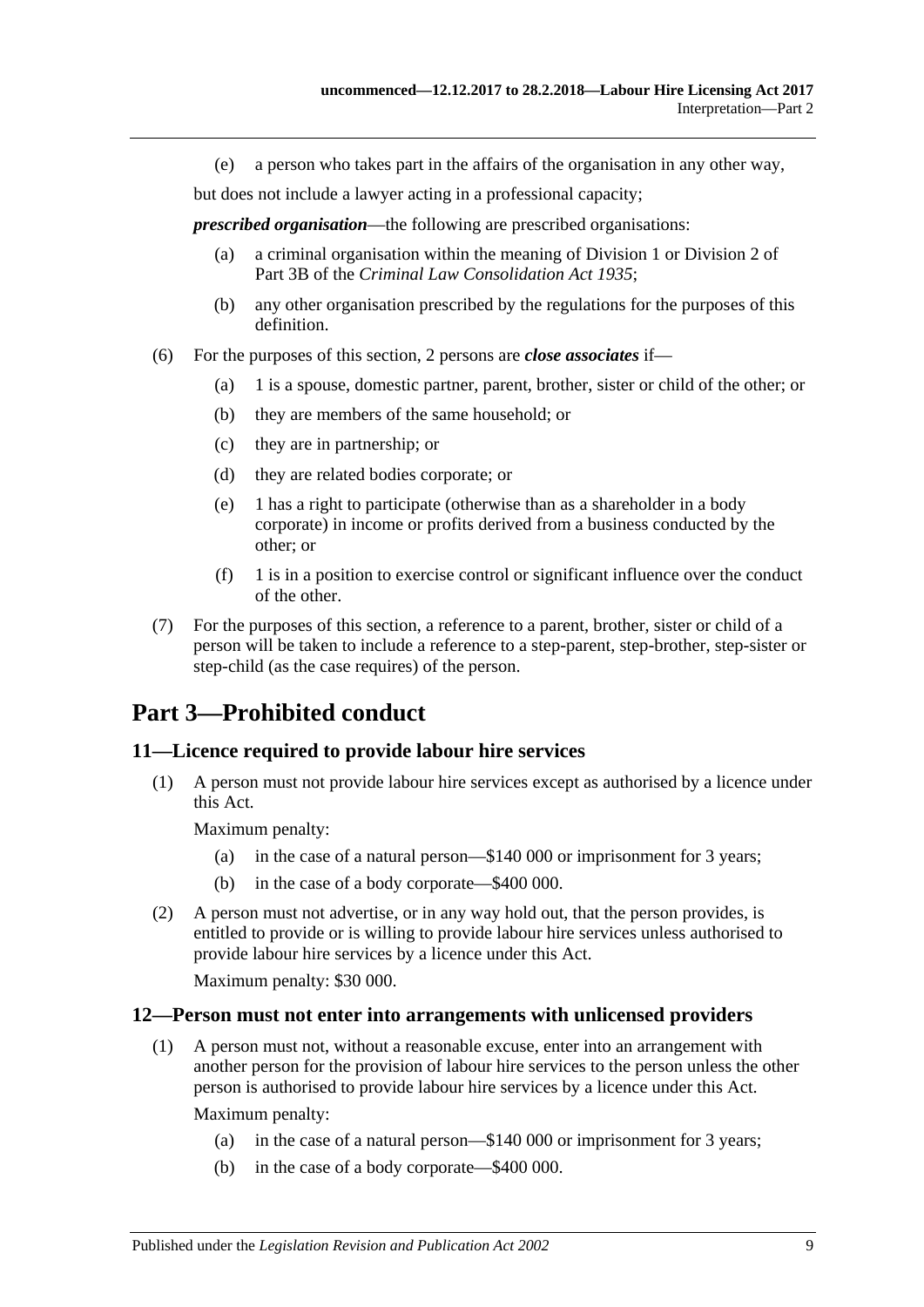(2) It is a reasonable excuse for the person not to comply if, when the person entered into the arrangement, the person providing the labour hire services was shown on the register as the holder of a licence.

### <span id="page-9-0"></span>**13—Person must not enter into avoidance arrangements**

A person must not enter into an arrangement with another person (an *avoidance arrangement*) for the supply of a worker if the person knows, or ought reasonably to know, the arrangement is designed to circumvent or avoid an obligation imposed by this Act, unless the person has a reasonable excuse.

Maximum penalty:

- (a) In the case of a natural person—\$140 000 or imprisonment for 3 years;
- (b) In the case of a body corporate—\$400 000.

#### <span id="page-9-1"></span>**14—Persons must report avoidance arrangements**

- <span id="page-9-5"></span>(1) This section applies if—
	- (a) a person (the *non-complying person*) has supplied, or intends to supply, a worker to another person; and
	- (b) the other person (the *client*) is aware, or ought reasonably to be aware, the supply or intended supply by the non-complying person is an avoidance arrangement.
- (2) As soon as practicable after the client becomes aware, or ought reasonably to have become aware, of the matter mentioned in [subsection](#page-9-5)  $(1)(b)$ , the client must, unless the client has a reasonable excuse, give the Commissioner the following information in writing:
	- (a) the name of the non-complying person;
	- (b) a brief description of the avoidance arrangement.

Maximum penalty: \$30 000.

# <span id="page-9-2"></span>**Part 4—Licences**

### <span id="page-9-3"></span>**Division 1—Application and grant**

#### <span id="page-9-6"></span><span id="page-9-4"></span>**15—Application for licence**

- (1) Subject to this section, a person may apply to the Commissioner for a licence authorising the provision of labour hire services by the person.
- (2) An application under [subsection](#page-9-6) (1) must—
	- (a) be in a form approved by the Commissioner; and
	- (b) specify the names of the person or persons nominated to be responsible persons for the purposes of the licence; and
	- (c) include the information required by the Commissioner to determine the application; and
	- (d) be accompanied by the prescribed fee.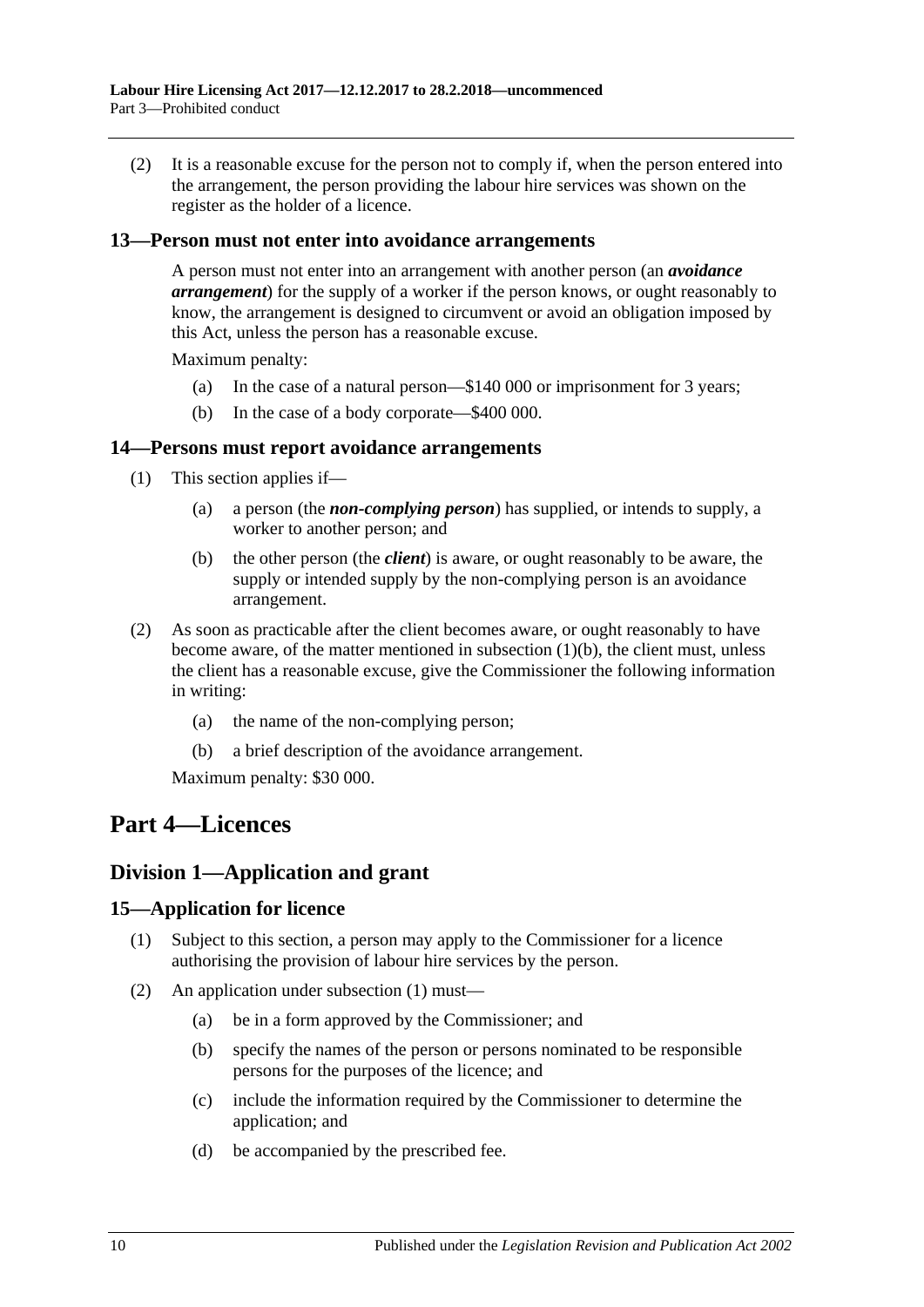- <span id="page-10-4"></span>(3) The Commissioner must cause notice of each application for a licence made under this section to be published on a website determined by the Commissioner.
- <span id="page-10-2"></span><span id="page-10-1"></span>(4) The following persons are not eligible, for the periods specified, to apply for a licence—
	- (a) a person who was the holder of a licence that was cancelled under [section](#page-15-1) 23, for a period of 2 years from the date of the cancellation;
	- (b) a related body corporate of a person referred to in [paragraph](#page-10-1) (a), for a period of 2 years from the date of the cancellation referred to in that paragraph;
	- (c) a person who has had an application under this section refused, for a period of 3 months from—
		- (i) the date of notification of the refusal of the application; or
		- (ii) if the person appeals against the decision to refuse the application, the date when the appeal is finally determined.
- (5) [Subsection](#page-10-2) (4) does not apply in relation to a body corporate that has been the holder of a licence that was cancelled or that has had an application for a licence refused, or a related body corporate of such a body corporate, if the Commissioner is satisfied that, because of a genuine sale occurring after the cancellation or refusal—
	- (a) no person who was a shareholder of, or held a beneficial interest in, the body corporate when the cancellation or the refused application was made, is a shareholder of, or holds a beneficial interest in, the body corporate; and
	- (b) no person who was in a position to control or influence the affairs of the body corporate when the cancellation or refused application was made is in a position to control or influence the affairs of the body corporate.
- (6) In this section—

*related body corporate* has the same meaning as in section 9 of the *Corporations Act 2001* of the Commonwealth.

### <span id="page-10-3"></span><span id="page-10-0"></span>**16—Objection to application**

- (1) A designated entity may, by notice in writing, lodge with the Commissioner an objection to an application for a licence made under [section](#page-9-4) 15 on the grounds that—
	- (a) the person applying for the licence is not a fit and proper person to be the holder of a licence; or
	- (b) a person nominated to be a responsible person for the purposes of the licence is not a fit and proper person to be a responsible person; or
	- (c) in the case of an application made by a body corporate—1 or more directors of the body corporate are not fit and proper persons to be directors of a body corporate that is the holder of a licence.
- (2) A notice of objection under [subsection](#page-10-3) (1) must—
	- (a) state reasons for the objection; and
	- (b) be made within 14 days of notice of the application being published under [section](#page-10-4) 15(3).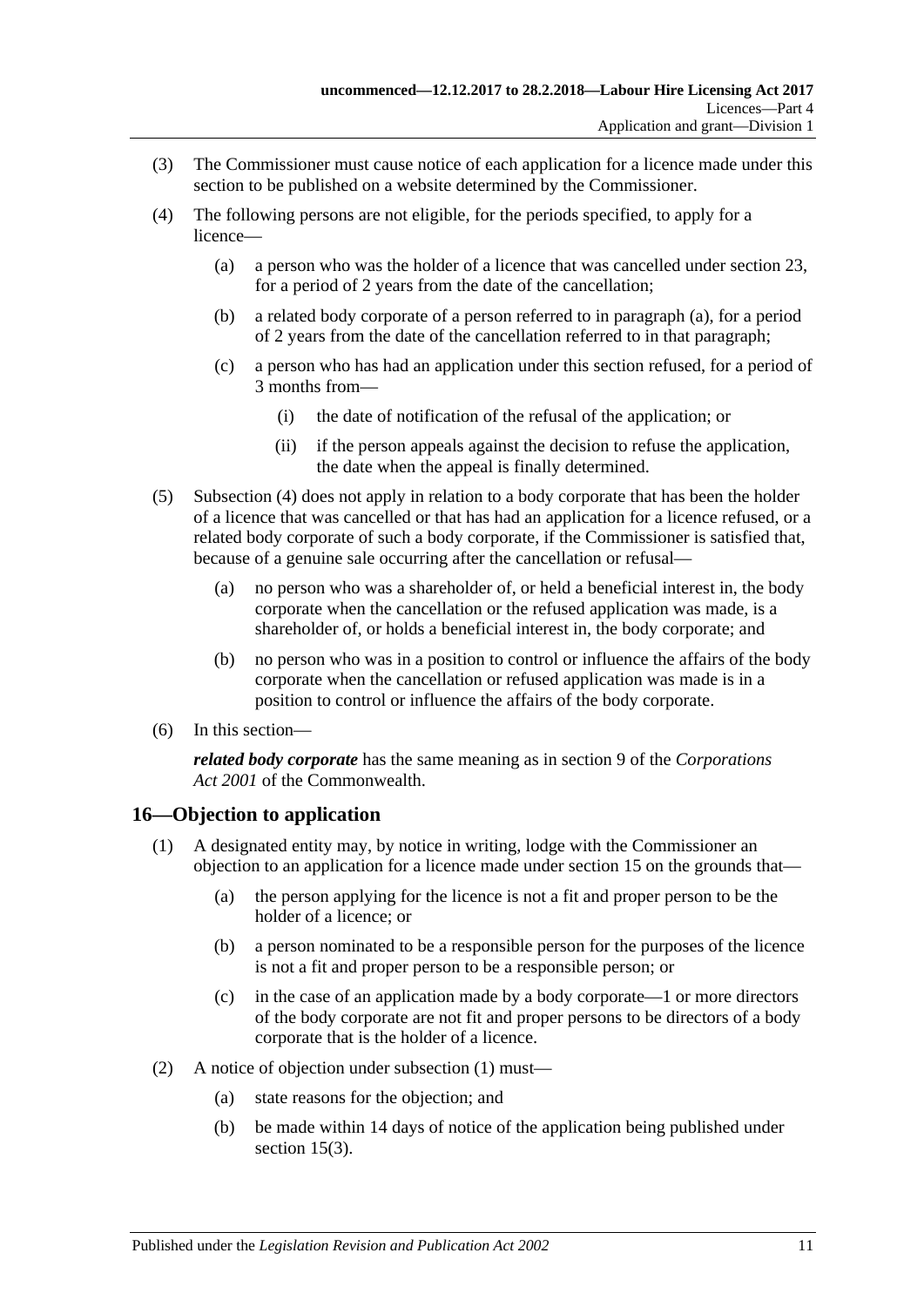- (3) If the Commissioner receives a notice of objection under [subsection](#page-10-3) (1) in respect of an application for a licence, the Commissioner must—
	- (a) forward a copy of the notice of objection to the person making the application for the licence as soon as reasonably practicable after receiving the notice; and
	- (b) allow a period of 14 days from the date of forwarding the notice for the applicant to respond to the notice of objection.
- (4) If a notice of objection has been lodged in respect of an application for a licence—
	- (a) the Commissioner must not grant the licence under [section](#page-11-0) 17 unless the Commissioner has taken into account the objection and the response of the applicant to the objection (if any); and
	- (b) if the Commissioner grants the licence, the Commissioner must give notice of the grant to the designated entity that lodged the notice of objection.
- <span id="page-11-3"></span>(5) In this section—

*designated entity* means any of the following entities:

- (a) an industrial association (within the meaning of the *[Return to Work](http://www.legislation.sa.gov.au/index.aspx?action=legref&type=act&legtitle=Return%20to%20Work%20Act%202014)  Act [2014](http://www.legislation.sa.gov.au/index.aspx?action=legref&type=act&legtitle=Return%20to%20Work%20Act%202014)*);
- (b) an agency or instrumentality of this State or of the Commonwealth, another State or a Territory of the Commonwealth;
- (c) a council (within the meaning of the *[Local Government Act](http://www.legislation.sa.gov.au/index.aspx?action=legref&type=act&legtitle=Local%20Government%20Act%201999) 1999*).

#### <span id="page-11-2"></span><span id="page-11-0"></span>**17—Grant of licence**

- (1) Subject to this Act, the Commissioner must, on application under [section](#page-9-4) 15, grant a licence to an applicant if satisfied that—
	- (a) in the case of an applicant who is a natural person, the applicant—
		- (i) is a fit and proper person to be the holder of the licence; and
		- (ii) has sufficient financial resources for the purpose of properly carrying on business under the licence; and
	- (b) in the case of an applicant that is a body corporate—
		- (i) the body corporate is a fit and proper person to be the holder of the licence; and
		- (ii) each director of the body corporate is a fit and proper person to be the director of a body corporate that is the holder of a licence; and
		- (iii) the body corporate has sufficient financial resources for the purpose of properly carrying on business under the licence; and
	- (c) each person to be specified as a responsible person under [subsection](#page-11-1)  $(2)(b)$  is a fit and proper person to be a responsible person.
- <span id="page-11-1"></span>(2) The Commissioner must, in granting a licence under [subsection](#page-11-2) (1), specify—
	- (a) the number of responsible persons required for the licence; and
	- (b) the name of each person authorised to be a responsible person for the purposes of the licence.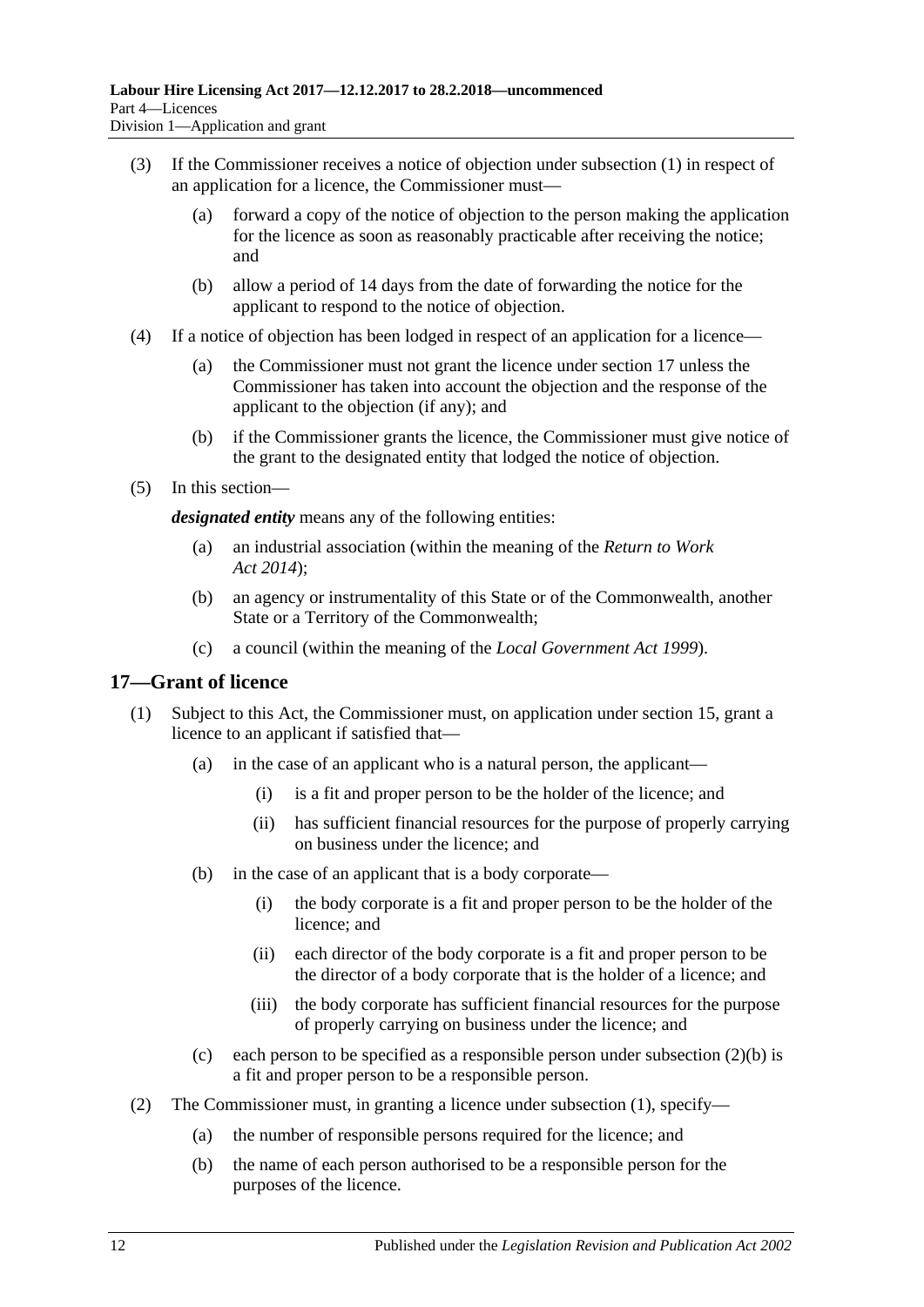(3) The Commissioner may issue to a person evidence, in a manner and form determined by the Commissioner, that the person is the holder of a licence.

### <span id="page-12-0"></span>**18—Conditions of licence**

- (1) A licence granted under [section](#page-11-0) 17 is subject to such conditions as the Commissioner thinks fit.
- <span id="page-12-4"></span>(2) The Commissioner may, at any time after the grant of a licence, vary or revoke a condition of the licence or impose a further condition on the licence as the Commissioner thinks fit.
- <span id="page-12-5"></span>(3) If the Commissioner proposes to impose a further condition on a licence or vary a condition of a licence under [subsection](#page-12-4) (2), the Commissioner must give the holder of the licence a notice stating—
	- (a) the proposed condition or variation of a condition; and
	- (b) the reasons for the proposed condition or variation; and
	- (c) that the holder of the licence may, within 14 days after the notice is given, give the Commissioner a written response to the proposed condition or variation.
- (4) The Commissioner must, before imposing a further condition on a licence or varying a condition of a licence under [subsection](#page-12-4) (2), take into account the response of the holder of the licence to the notice under [subsection](#page-12-5) (3) (if any).

### <span id="page-12-1"></span>**19—Prohibition on licence transfer, sale etc**

The holder of a licence must not transfer, sell, dispose of, lend or hire out the licence to another person.

Maximum penalty: \$25 000 or imprisonment for 1 year.

### <span id="page-12-2"></span>**Division 2—Duration of licences and reporting**

### <span id="page-12-3"></span>**20—Duration of licence, periodic fee and report**

- (1) A licence remains in force (except for any period for which it is suspended) until—
	- (a) the licence is surrendered or cancelled; or
	- (b) the licence holder dies or, in the case of a licensed body corporate, is dissolved.
- <span id="page-12-6"></span>(2) The holder of a licence must, within 28 days after a reporting period for the licence ends—
	- (a) pay to the Commissioner the fee prescribed by regulation; and
	- (b) lodge with the Commissioner a report in a form approved by the Commissioner containing the prescribed information.
- <span id="page-12-7"></span>(3) If the holder of a licence fails to pay the fee or lodge the report in accordance with [subsection](#page-12-6) (2), the Commissioner may, by notice in writing, require the holder of the licence to make good the default.
- <span id="page-12-8"></span>(4) If the holder of a licence fails to comply with a notice under [subsection](#page-12-7) (3) within 28 days after service of the notice, the licence is cancelled.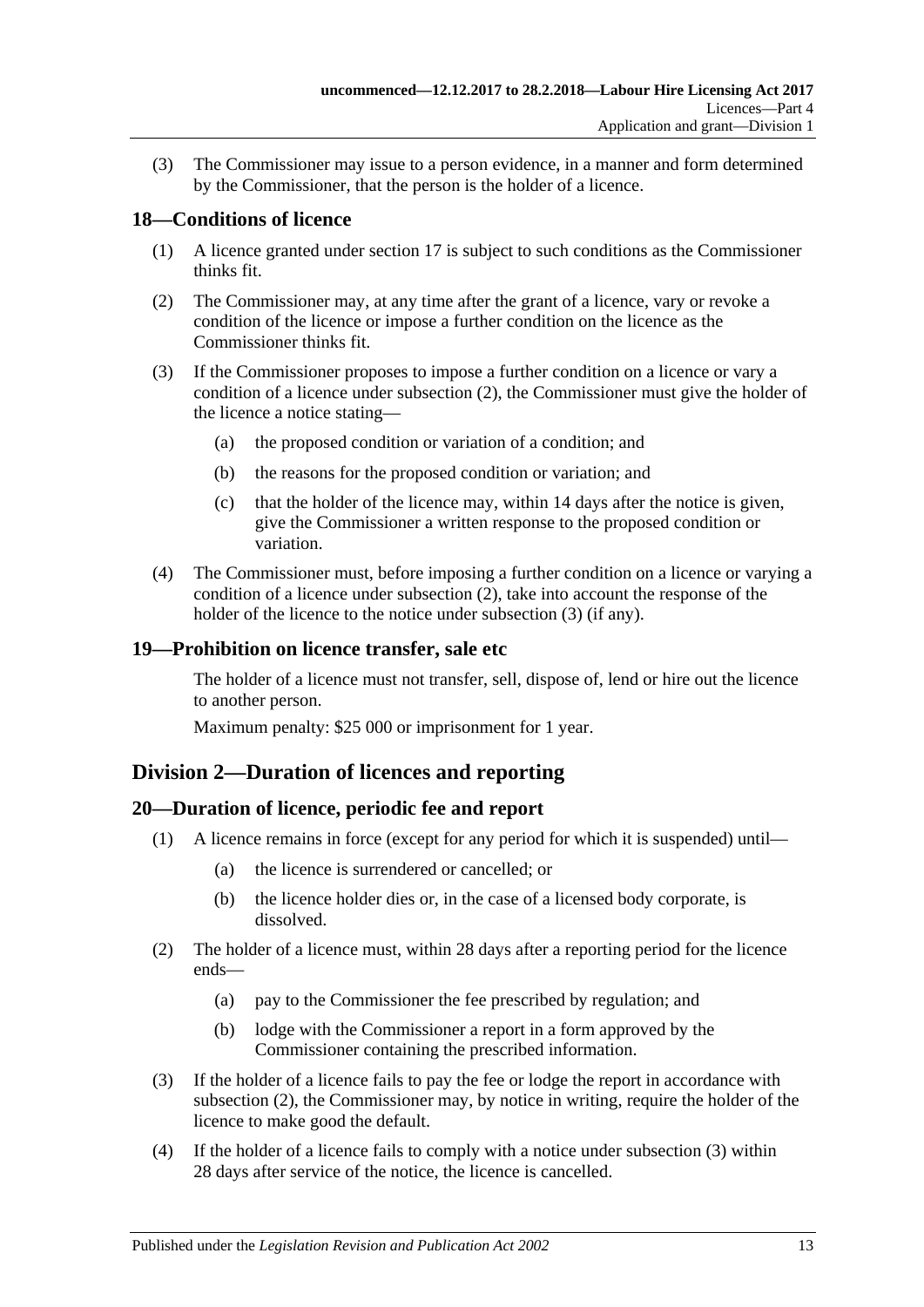- (5) The Commissioner must notify the holder of a licence in writing of the cancellation of the licence under [subsection](#page-12-8) (4).
- (6) In this section—

*prescribed information* means the following information:

- (a) the full name and contact details of the holder of the licence;
- (b) the business name, ABN and address of the business that is the subject of the licence;
- (c) the full name and contact details of each of the responsible persons for the licence;
- (d) the number of workers, supplied by the holder of the licence to another person, who do work for the other person during the reporting period (the *relevant workers*);
- (e) a description of the arrangements entered into between the holder of the licence and the relevant workers;
- (f) details of the industry in which the work was carried out by the relevant workers;
- (g) if the holder of the licence provided accommodation to the relevant workers in connection with the provision of labour hire services—
	- (i) the address of the accommodation; and
	- (ii) whether the relevant workers paid a fee for the accommodation; and
	- (iii) the number of relevant workers that used the accommodation;
- (h) if the holder of the licence is aware that accommodation was provided by another person to the relevant workers, to the best of the knowledge of the holder of the licence—
	- (i) who provided the accommodation; and
	- (ii) the address of the accommodation; and
	- (iii) whether the relevant workers paid a fee for the accommodation; and
	- (iv) the number of relevant workers that used the accommodation;
- (i) whether any other services were provided to the relevant workers by the holder of the licence or, to the best of the knowledge of the holder of the licence, by a person to whom a relevant worker was supplied;
- (j) information about compliance with relevant laws for the reporting period by the holder of the licence;
- (k) disclosure of any disciplinary action or enforcement action taken, or started, against the holder of the licence by a regulatory body under a relevant law during the reporting period;
- (l) to the best of the knowledge of the holder of the licence, the number of notifiable incidents involving a relevant worker notified under section 38 of the *[Work Health and Safety Act](http://www.legislation.sa.gov.au/index.aspx?action=legref&type=act&legtitle=Work%20Health%20and%20Safety%20Act%202012) 2012* during the reporting period;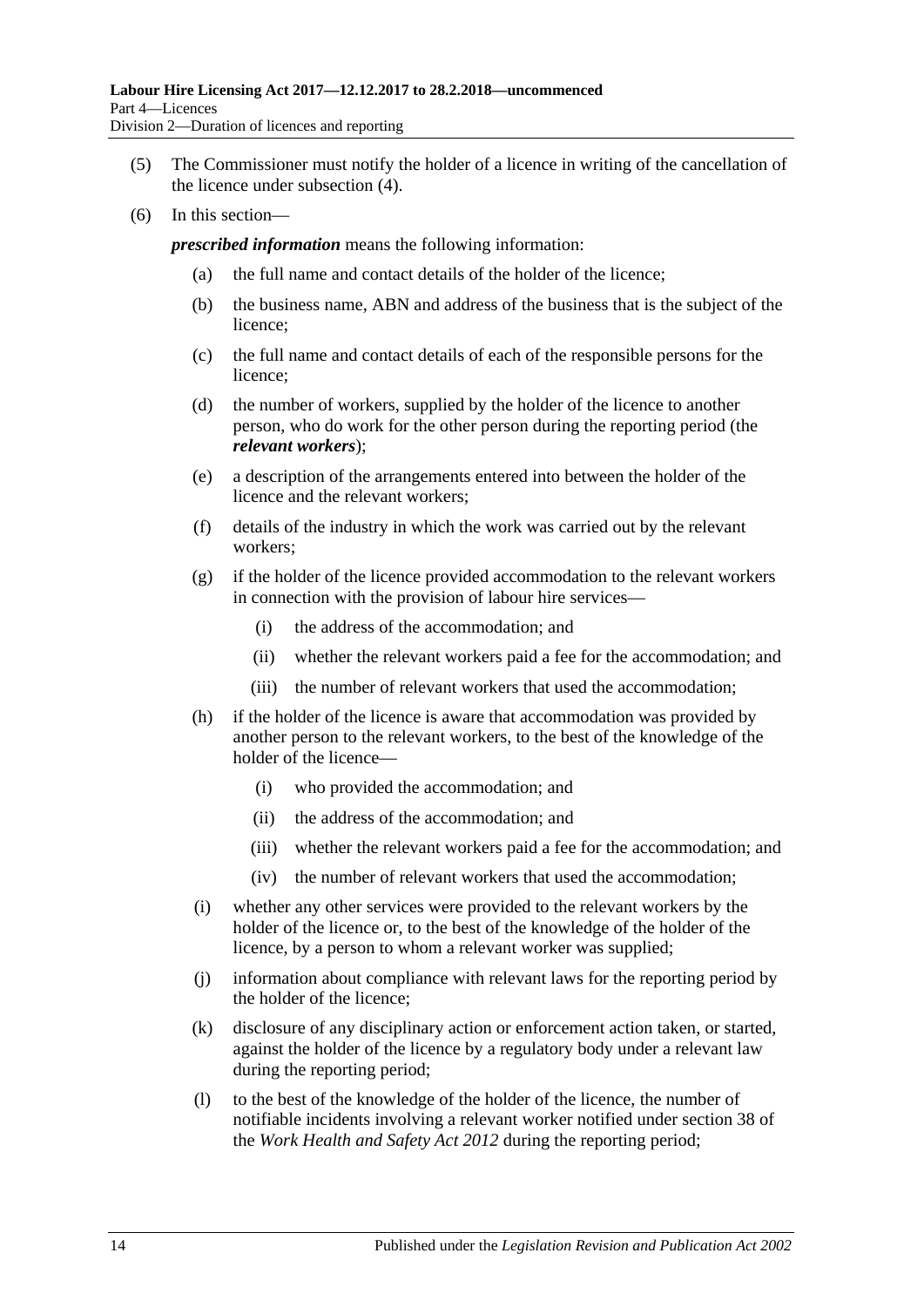- (m) to the best of the knowledge of the holder of the licence, the number of applications for compensation made by a relevant worker under the *[Return to](http://www.legislation.sa.gov.au/index.aspx?action=legref&type=act&legtitle=Return%20to%20Work%20Act%202014)  [Work Act](http://www.legislation.sa.gov.au/index.aspx?action=legref&type=act&legtitle=Return%20to%20Work%20Act%202014) 2014* during the reporting period;
- (n) any other information prescribed by the regulations;

*reporting period*, in relation to a licence, means—

- (a) the period of 12 months starting on the day the licence is granted; and
- (b) each subsequent period of 12 months.

### <span id="page-14-0"></span>**21—Notification of certain changes in circumstances**

- (1) The holder of a licence must give the Commissioner notice of a change in respect of a prescribed matter relating to the licence within 14 days after the change. Maximum penalty: \$4 000.
- (2) In this section—

*prescribed matter*, relating to a licence, means a matter prescribed by regulation relating to—

- (a) whether a person is a fit and proper person to be the holder of a licence; or
- (b) whether a person is a fit and proper person to be a director of a body corporate that is the holder of a licence; or
- (c) details about the licence shown on the register; or
- (d) activities undertaken under or relating to the licence (such as, without limitation, accommodation provided by the holder of the licence for workers supplied to another person).

### <span id="page-14-2"></span><span id="page-14-1"></span>**22—Provision of information**

- (1) The holder of a licence must, if so required by the Commissioner by notice in writing, provide the Commissioner with such information as the Commissioner requires relating to—
	- (a) the provision of labour hire services by the licence holder; and
	- (b) whether the holder of the licence is a fit and proper person to be the holder of a licence; and
	- (c) whether the licensee's business has sufficient financial resources for the purpose of properly carrying on business under the licence; and
	- (d) any other matters relating to the objects of this Act.
- (2) The Commissioner may require the holder of a licence to provide information under [subsection](#page-14-2) (1)—
	- (a) on 1 or more specified occasions; or
	- (b) at periodic intervals as specified by the Commissioner.
- <span id="page-14-3"></span>(3) If the holder of a licence fails to provide information in accordance with [subsection](#page-14-2) (1), the Commissioner may, by notice in writing, require the holder of the licence to make good the default.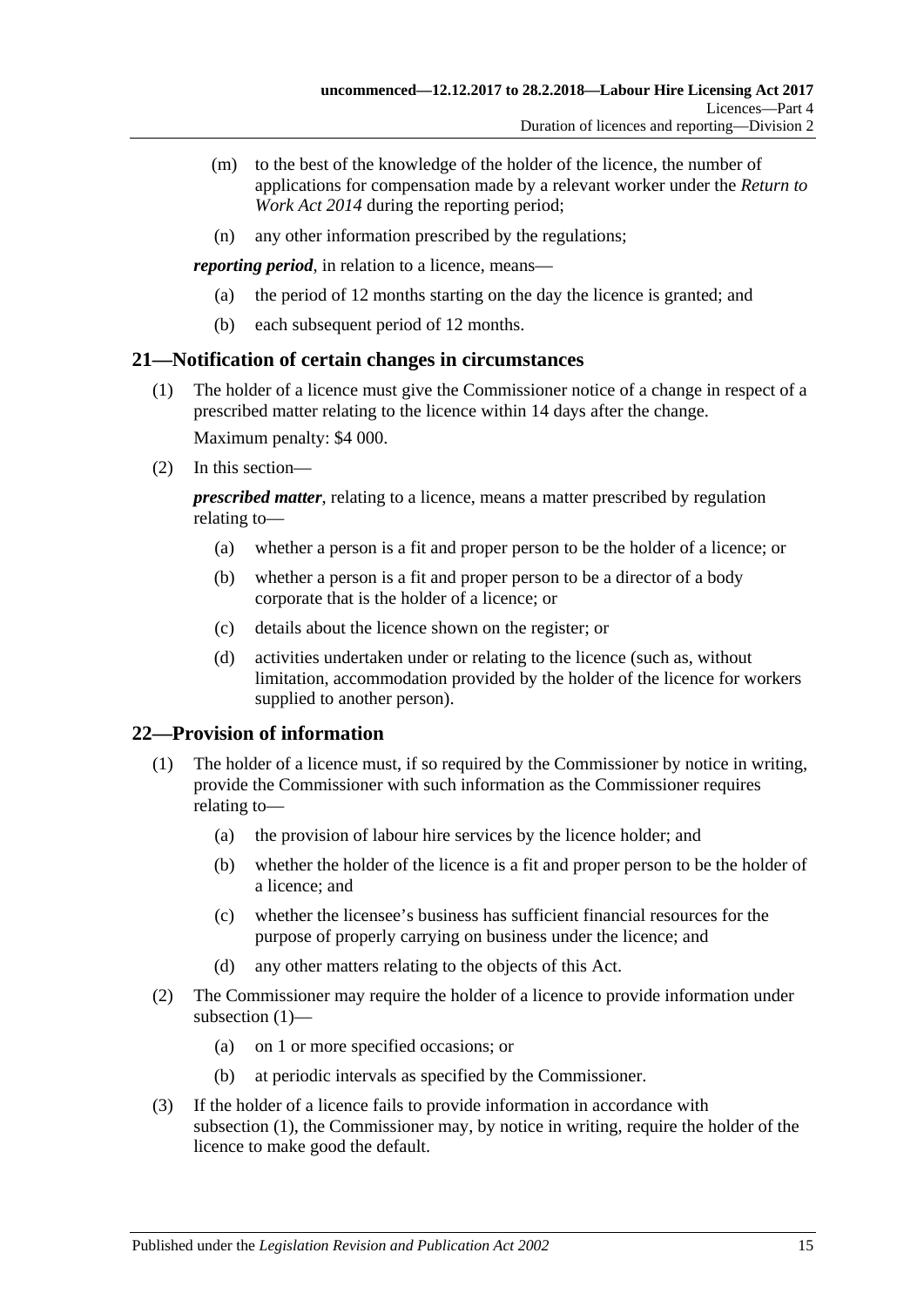- (4) If the holder of a licence fails to comply with a notice under [subsection](#page-14-3) (3) within 28 days after service of the notice, the licence is cancelled.
- (5) The Commissioner must notify the holder of a licence in writing of the cancellation of the licence under [subsection](#page-12-8) (4).
- (6) The Commissioner may, in a notice under [subsection](#page-14-2) (1), require the holder of a licence to verify specified information by statutory declaration.

### <span id="page-15-0"></span>**Division 3—Suspension, cancellation and surrender**

### <span id="page-15-2"></span><span id="page-15-1"></span>**23—Suspension and cancellation**

- (1) The Commissioner may suspend or cancel a licence by notice in writing to the holder of the licence if the Commissioner is satisfied that—
	- (a) the licence was obtained because of materially incorrect or misleading information; or
	- (b) the holder of the licence has given materially incorrect or misleading information in a report under [section](#page-12-3) 20, [21](#page-14-0) or [22;](#page-14-1) or
	- (c) the holder of the licence, or an employee or representative of the holder of the licence, has contravened a condition of the licence; or
	- (d) the holder of the licence, or an employee or representative of the holder of the licence, has failed to comply with, or has contravened or is contravening, a provision of this Act or the regulations; or
	- (e) the holder of the licence, or an employee or representative of the holder of the licence, has contravened or is contravening a relevant law; or
	- (f) the holder of the licence is no longer a fit and proper person to be the holder of a licence; or
	- (g) if the holder of the licence is a body corporate—
		- (i) 1 or more directors of the body corporate are no longer fit and proper persons to be directors of a body corporate that is the holder of a licence; or
		- (ii) the holder of the licence has been wound up or deregistered under the *Corporations Act 2001* of the Commonwealth; or
	- (h) the business to which the licence relates no longer has sufficient financial resources for the purpose of properly carrying on business under the licence; or
	- (i) for any other reason, the licence should be suspended or cancelled.
- (2) Suspension under [subsection](#page-15-2) (1)—
	- (a) takes effect at a date and time specified in the written notice; and
	- (b) may be for a period of not more than 90 days as specified in the written notice.
- (3) Cancellation under [subsection](#page-15-2) (1) takes effect on the date and time specified in the written notice of cancellation.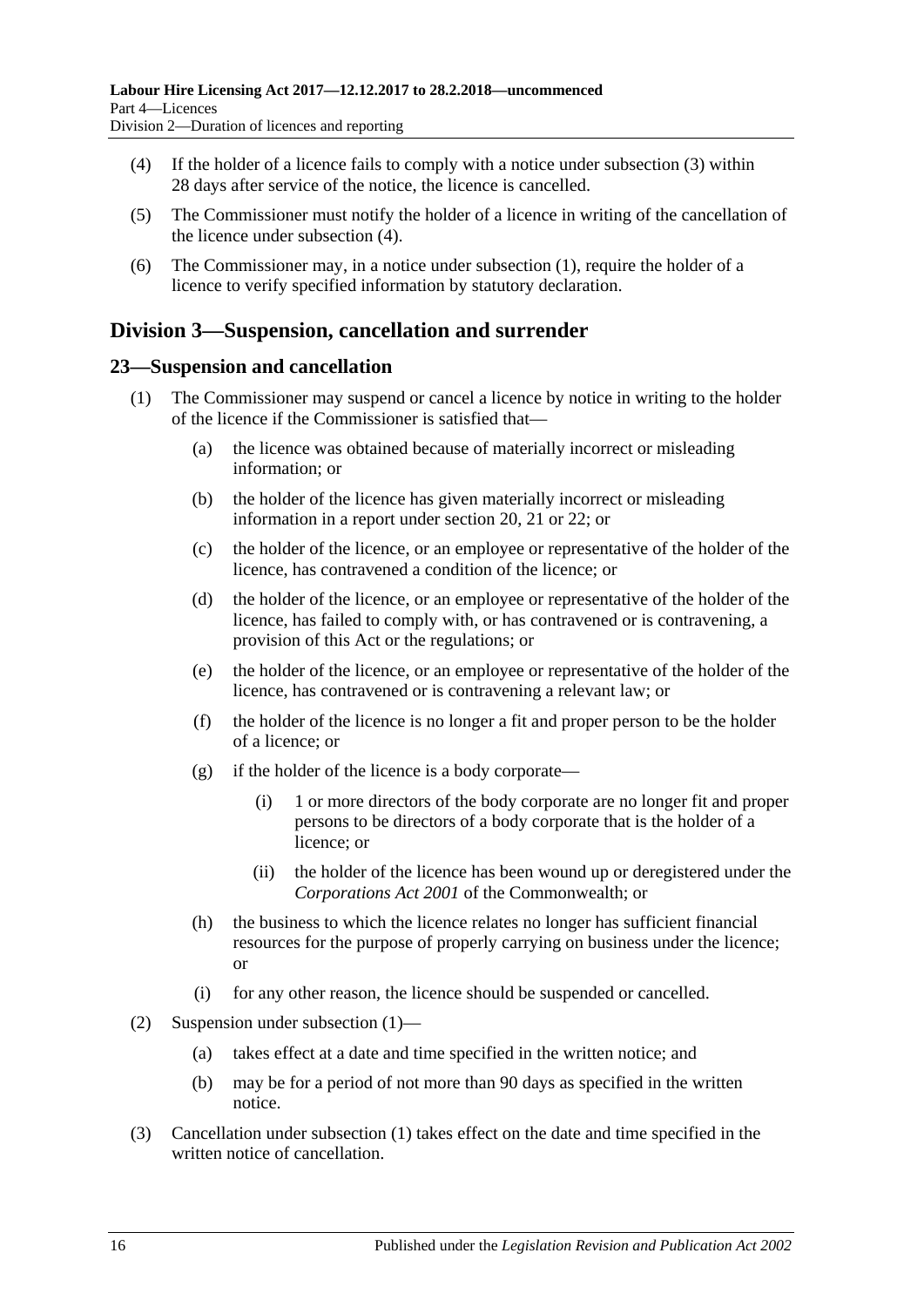### <span id="page-16-6"></span><span id="page-16-0"></span>**24—Return of evidence of suspended or cancelled licence**

- (1) If a licence is suspended or cancelled under a provision of this Act, the Commissioner may require the holder of the licence to return any evidence of the licence issued to the person within 14 days after receiving notice of the suspension or cancellation.
- (2) A person who fails to comply with a requirement of the Commissioner under [subsection](#page-16-6) (1) is guilty of an offence.

Maximum penalty: \$4 000.

### <span id="page-16-7"></span><span id="page-16-1"></span>**25—Surrender**

- (1) The holder of a licence may surrender the licence by notice in writing to the Commissioner.
- <span id="page-16-8"></span>(2) The Commissioner may require a person giving notice under [subsection](#page-16-7) (1) to return any evidence of the licence issued to the person within 14 days.
- (3) A person who fails to comply with a requirement of the Commissioner under [subsection](#page-16-8) (2) is guilty of an offence.

Maximum penalty: \$4 000.

(4) A licence surrendered under this section stops having effect on the day it is surrendered.

### <span id="page-16-2"></span>**Division 4—Responsible persons**

### <span id="page-16-3"></span>**26—Requirements for responsible persons**

A responsible person, for a licence, must be an individual who—

- (a) is responsible for the day-to-day management and operation of the business to which the licence relates; and
- (b) is a fit and proper person to be a responsible person; and
- (c) satisfies any other requirements prescribed by regulation.

### <span id="page-16-4"></span>**27—Responsible person must be reasonably available**

The holder of a licence must ensure that each responsible person for the licence is reasonably available to be contacted by the Commissioner, an authorised officer or a member of the public during business hours.

Maximum penalty: \$4 000.

### <span id="page-16-9"></span><span id="page-16-5"></span>**28—Application to change responsible person**

- (1) The holder of a licence may apply to the Commissioner to—
	- (a) remove a person as a responsible person for the licence; and
	- (b) appoint another individual as a responsible person for the licence.
- <span id="page-16-10"></span>(2) An application under [subsection](#page-16-9) (1) must be accompanied by—
	- (a) the information required by the Commissioner to determine the application; and
	- (b) the prescribed fee.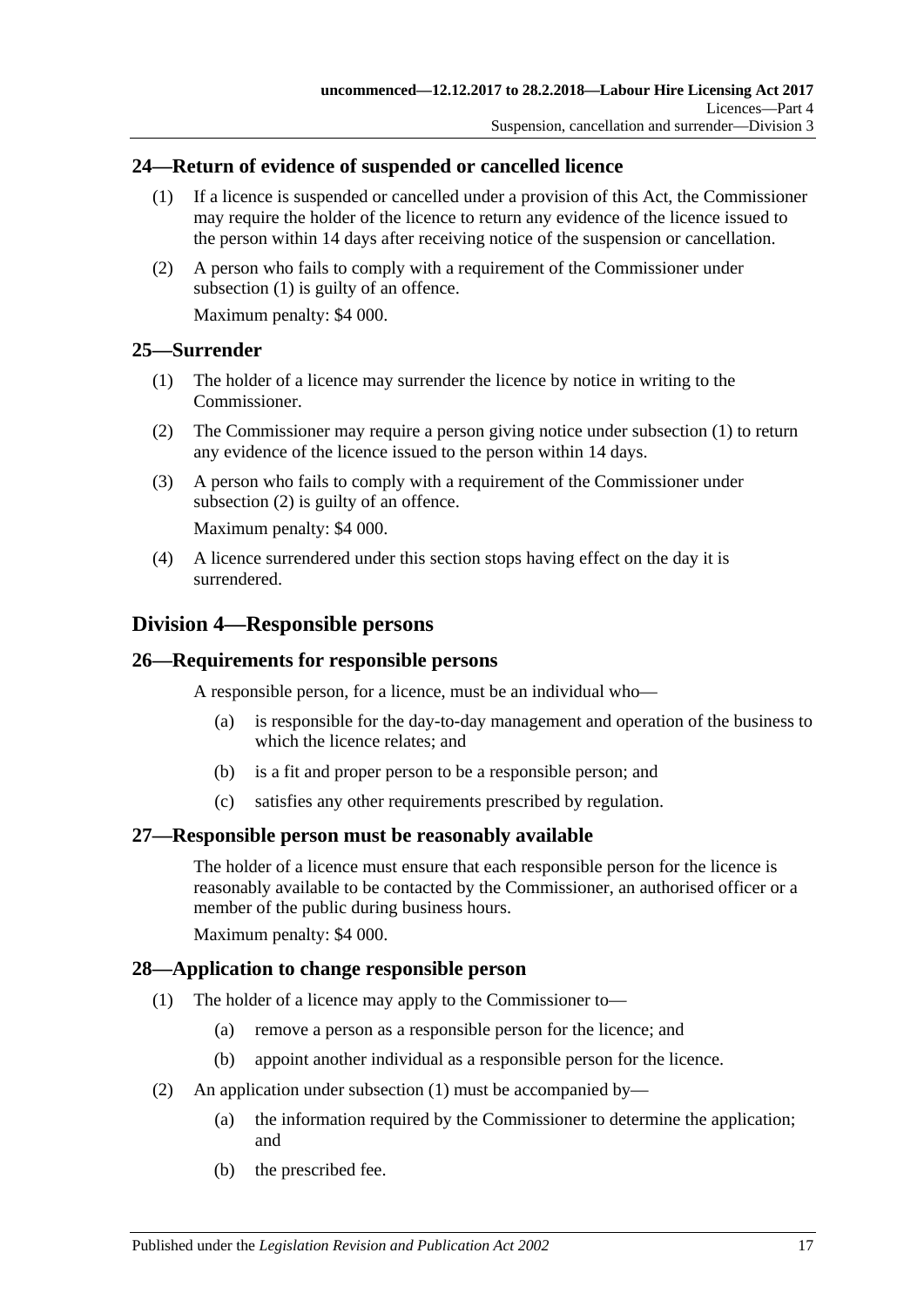- (3) The Commissioner may approve the application if—
	- (a) the Commissioner has complied with the requirements of [section](#page-18-1) 31; and
	- (b) the Commissioner is satisfied that the proposed appointee is suitable for appointment as a responsible person.
- (4) If the Commissioner approves the application, the Commissioner must update the register to record the change to the licence details.

#### <span id="page-17-1"></span><span id="page-17-0"></span>**29—Substitution of responsible person for limited period**

- (1) The holder of a licence may, by notice in writing, appoint an individual who is suitable for appointment as a responsible person as a *substitute responsible person* for the licence for a period of not more than 30 days if—
	- (a) a responsible person for the licence will be absent from the licence holder's business; and
	- (b) the individual consents in writing to the appointment.
- <span id="page-17-2"></span>(2) The holder of a licence must, as soon as reasonably practicable after the appointment of a person under [subsection](#page-17-1) (1) (but in any case within 7 days), notify the Commissioner of the appointment in a manner and form approved by the Commissioner.

Maximum penalty: \$4 000.

- <span id="page-17-3"></span>(3) The holder of a licence must, on providing notice to the Commissioner under [subsection](#page-17-2) (2), pay to the Commissioner the prescribed fee.
- <span id="page-17-4"></span>(4) The Commissioner may cancel the appointment of a person under [subsection](#page-17-1) (1) if satisfied that—
	- (a) the person is not a fit and proper person to be a responsible person; or
	- (b) the licence holder has failed to pay the fee under [subsection](#page-17-3) (3) in accordance with that subsection.
- (5) The holder of a licence must ensure the notice of appointment and the written consent are—
	- (a) kept at the premises where the substitute responsible person will be responsible for the day-to-day management and operation of the business; and
	- (b) made available for immediate inspection by an authorised officer who asks to see them.

Maximum penalty: \$4 000.

- (6) A substitute responsible person is taken to be a responsible person for the licence for the period of the appointment.
- <span id="page-17-5"></span>(7) The Commissioner may, on application by the holder of a licence, extend the appointment of a substitute responsible person if the Commissioner is satisfied that it is appropriate in the circumstances to do so.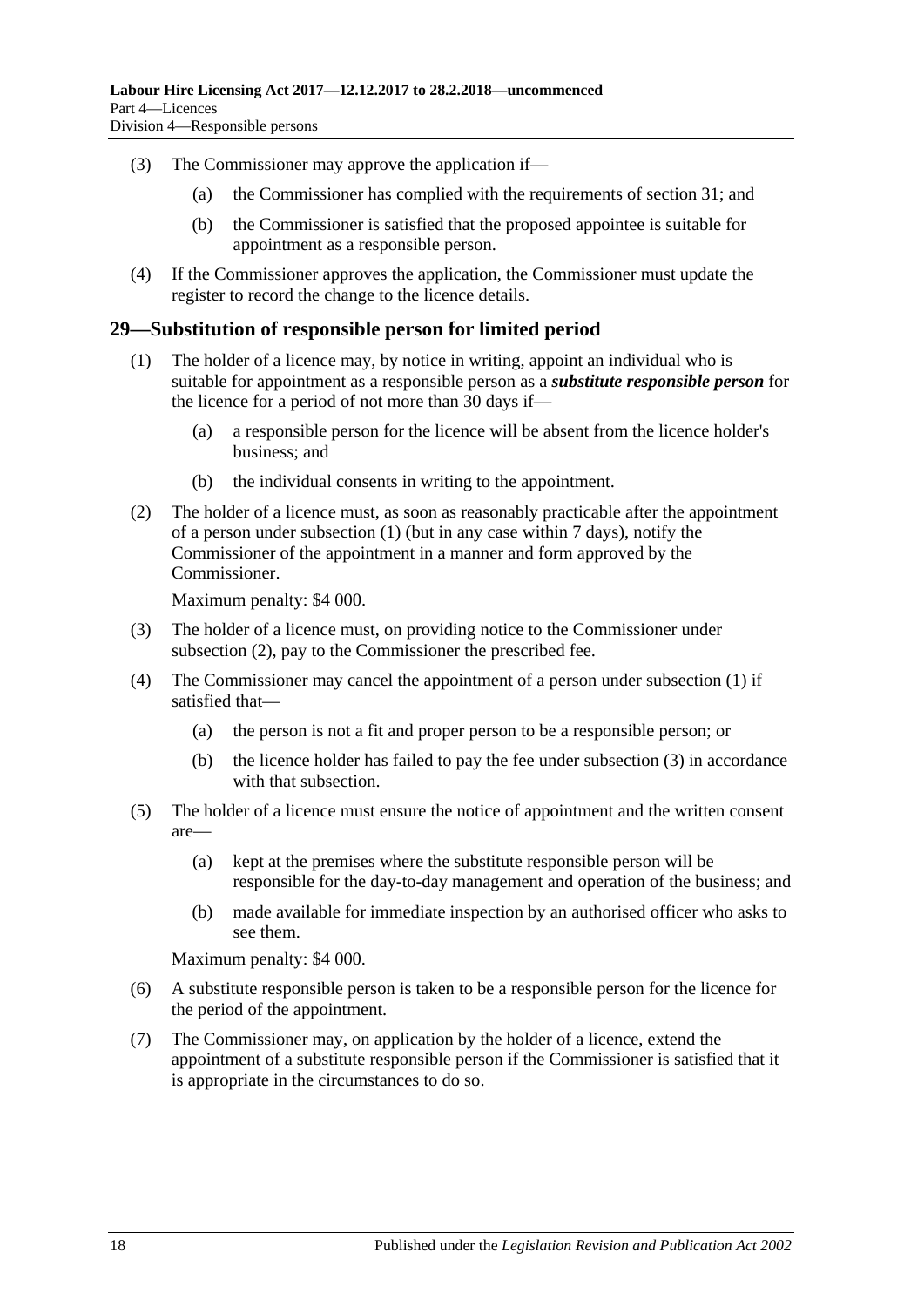### <span id="page-18-0"></span>**30—Appointment of substitute responsible person by Commissioner on application**

- <span id="page-18-2"></span>(1) If a responsible person for a licence will be absent from the business to which the licence relates for a period of more than 30 days the Commissioner may, on application by the holder of the licence, appoint another individual as a *substitute responsible person* in respect of the licence for the period of that absence.
- (2) An application under [subsection](#page-18-2) (1) must be accompanied by enough information about the person proposed to be appointed to enable the Commissioner to decide whether the person is suitable for appointment as a substitute responsible person.
- (3) The Commissioner may only appoint a person as a substitute responsible person under this section if—
	- (a) the Commissioner has complied with the requirements of [section](#page-18-1) 31; and
	- (b) the Commissioner is satisfied that the person is suitable for appointment as a responsible person.
- (4) If the Commissioner approves the application, the Commissioner must update the register to record the change to the licence details.

### <span id="page-18-1"></span>**31—Objection to appointment of responsible person or substitute responsible person**

- <span id="page-18-3"></span>(1) If the Commissioner receives an application to which this section applies, the Commissioner must cause notice of the application to be published on a website determined by the Commissioner.
- <span id="page-18-4"></span>(2) A designated entity may, in response to a notice published under [subsection](#page-18-3) (1) in respect of an application and by notice in writing, lodge with the Commissioner an objection to the application on the grounds that the person proposed to be appointed as a responsible person, or as a substitute responsible person, is not a fit and proper person to be a responsible person.
- (3) A notice of objection under [subsection](#page-18-4) (2) must—
	- (a) state reasons for the objection; and
	- (b) be made within 14 days of notice of the application being published under [subsection](#page-18-3)  $(1)$ .
- (4) If the Commissioner receives a notice of objection under [subsection](#page-18-4) (2) in respect of an application, the Commissioner must—
	- (a) forward a copy of the notice of objection to the person making the application as soon as reasonably practicable after receiving the notice; and
	- (b) allow a period of 14 days from the date of forwarding the notice for the applicant to respond to the notice of objection.
- (5) If a notice of objection has been lodged under [subsection](#page-18-4) (2) in respect of an application—
	- (a) the Commissioner must not grant the application unless the Commissioner has taken into account the objection and the response of the applicant to the objection (if any); and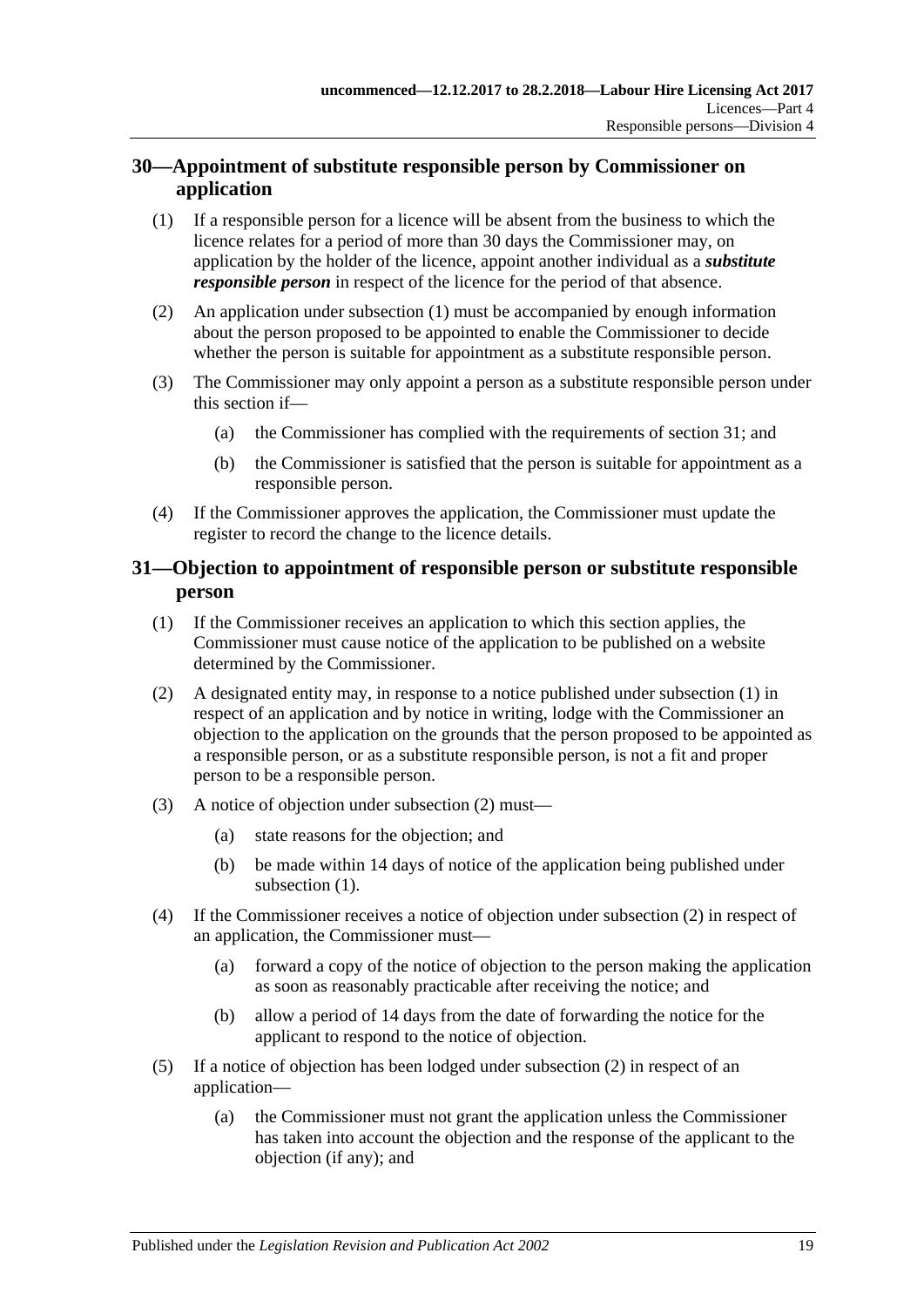- (b) if the Commissioner grants the application, the Commissioner must give notice of the grant to the designated entity that lodged the notice of objection.
- (6) This section applies to the following applications:
	- (a) an application under section  $28(1)(b)$  to appoint another individual as a responsible person for a licence;
	- (b) an application under [section](#page-18-2) 30(1) to appoint an individual as a substitute responsible person.
- (7) In this section—

*designated entity* has the same meaning as in [section](#page-10-0) 16.

# <span id="page-19-0"></span>**Part 5—Monitoring and enforcement**

### <span id="page-19-1"></span>**Division 1—Referral to Commissioner of Police**

### <span id="page-19-2"></span>**32—Commissioner may refer matters to Commissioner of Police**

- (1) This section applies to the following matters:
	- (a) an application under [section](#page-9-4) 15 for the grant of a licence;
	- (b) an application under [section](#page-16-5) 28 to change a responsible person;
	- (c) the appointment of a person as a substitute responsible person under [section](#page-17-0) 29 or [30;](#page-18-0)
	- (d) a question as to whether a specified person is a fit and proper person to be the holder of a licence;
	- (e) a question as to whether a specified person is a fit and proper person to be the director of a body corporate that is the holder of a licence;
	- (f) a question as to whether a specified person is a fit and proper person to be a responsible person.
- <span id="page-19-4"></span>(2) The Commissioner may refer a matter to which this section applies to the Commissioner of Police.
- (3) As soon as reasonably practicable following receipt of a referral under [subsection](#page-19-4) (2), the Commissioner of Police—
	- (a) must make available to the Commissioner information about criminal convictions of persons relevant to the referred matter; and
	- (b) may make available to the Commissioner other information to which the Commissioner of Police has access relevant to the referred matter (such as whether the application should be granted or the person is a fit and proper person for the purposes of this Act).

### <span id="page-19-3"></span>**33—Criminal intelligence**

(1) Information that is classified by the Commissioner of Police as criminal intelligence for the purposes of this Act may not be disclosed to any person other than the Commissioner, the Minister, a court or a person to whom the Commissioner of Police authorises its disclosure.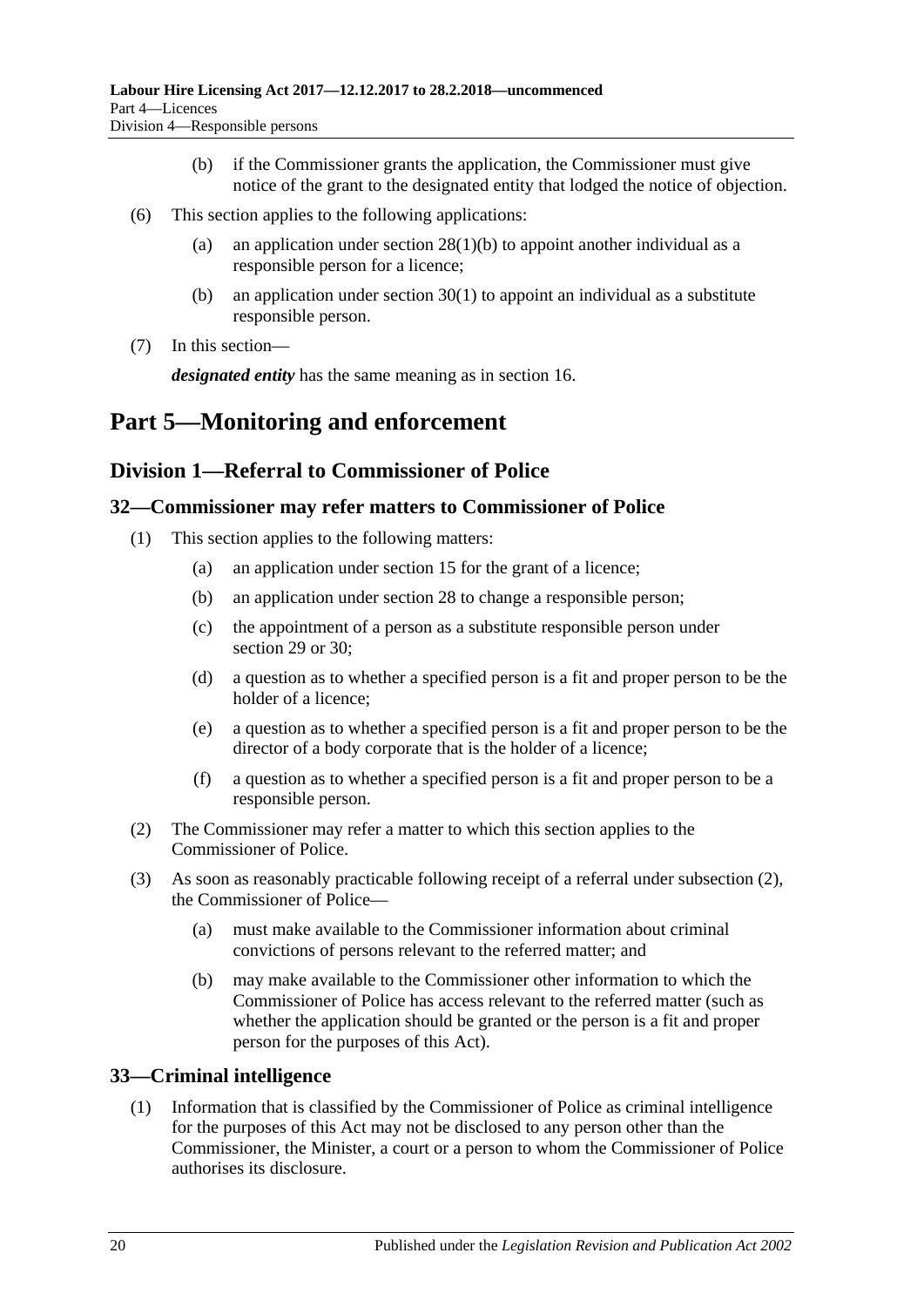- $(2)$  If—
	- (a) the Commissioner refuses an application for a licence, suspends or cancels a licence under [section](#page-15-1) 23, refuses to appoint a proposed appointee as a responsible person for a licence under section [28\(1\)\(b\),](#page-16-10) cancels the appointment of a person under [section](#page-17-4) 29(4) or takes any other action under this Act; and
	- (b) the decision to do so is made because of information that is classified by the Commissioner of Police as criminal intelligence,

the Commissioner is not required to provide any grounds or reasons for the decision other than that it was made in the public interest.

- (3) In any proceedings under this Act, the Commissioner and the court before which the proceedings are being heard—
	- (a) must, on the application of the Commissioner of Police, take steps to maintain the confidentiality of information classified by the Commissioner of Police as criminal intelligence, including steps to receive evidence and hear argument about the information in private in the absence of the parties to the proceedings and their representatives; and
	- (b) may take evidence consisting of or relating to information so classified by the Commissioner of Police by way of affidavit of a police officer of or above the rank of superintendent.
- (4) The Commissioner of Police may not delegate the function of classifying information as criminal intelligence for the purposes of this Act except to a Deputy Commissioner or Assistant Commissioner of Police.

### <span id="page-20-0"></span>**Division 2—Authorised officers**

### <span id="page-20-1"></span>**34—Authorised officers**

- (1) The Commissioner is an authorised officer.
- (2) The Commissioner may, by instrument, appoint any of the following as an authorised officer for the purposes of this Act:
	- (a) a public sector employee under the *[Public Sector Act](http://www.legislation.sa.gov.au/index.aspx?action=legref&type=act&legtitle=Public%20Sector%20Act%202009) 2009*;
	- (b) the holder of a statutory office;
	- (c) a person who is appointed as an authorised officer or inspector under a corresponding law;
	- (d) a person in a prescribed class of persons.
- (3) The appointment of an authorised officer may be made subject to conditions specified in the instrument of appointment.
- (4) The Commissioner may, at any time, revoke an appointment of an authorised officer or vary or revoke a condition of appointment or impose a further condition of appointment.
- (5) An authorised officer must be issued with an identity card—
	- (a) containing the person's name and a photograph of the person; and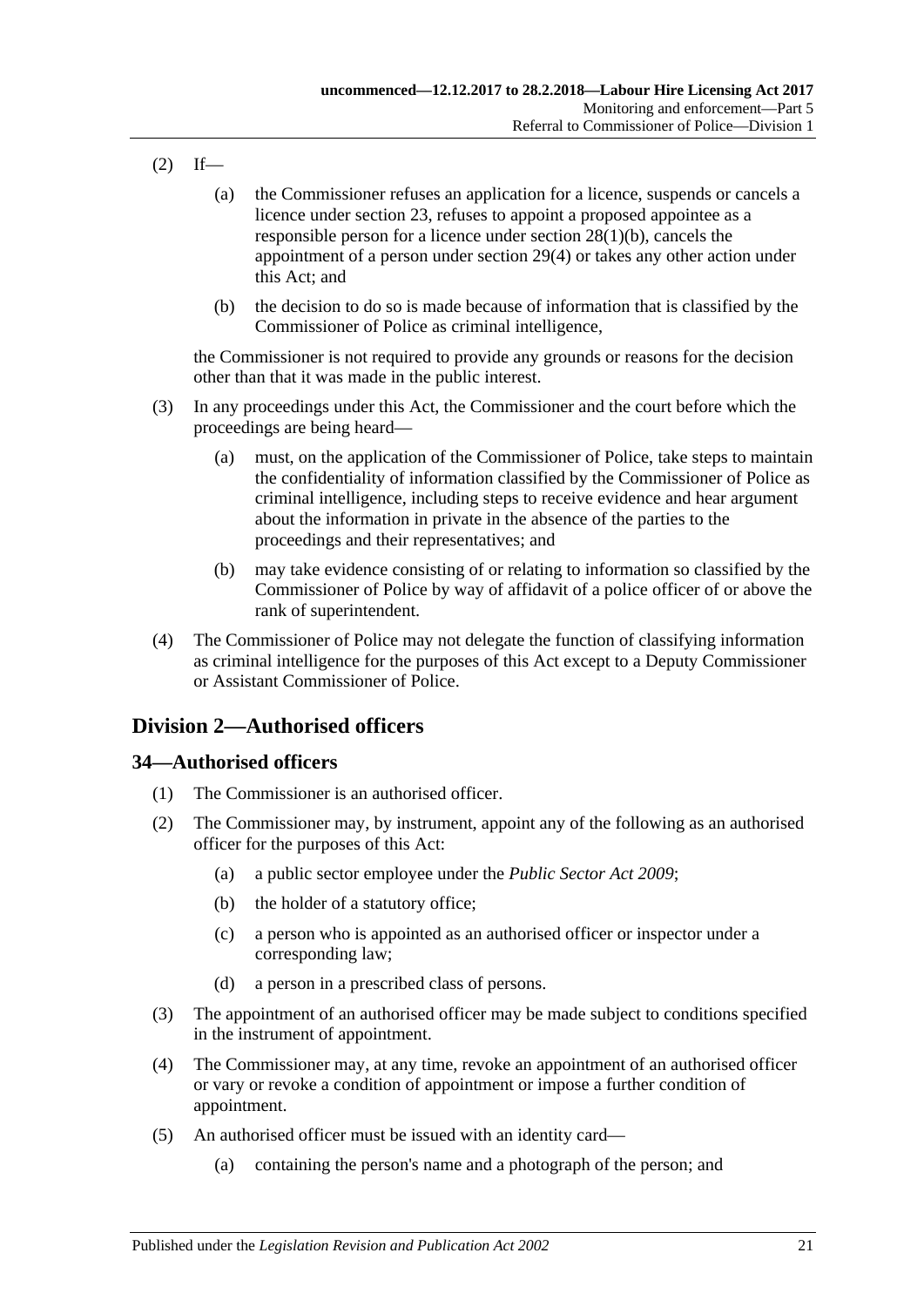- (b) stating that the person is an authorised officer under this Act.
- (6) If the powers of an authorised officer have been limited by conditions, the identity card issued to the authorised officer must indicate those limitations.
- (7) An authorised officer must, at the request of a person in relation to whom the authorised officer intends to exercise powers under this Act, produce for the inspection of the person the officer's identity card.
- (8) An authorised officer may, in exercising powers under this Act, be assisted by such other persons as are reasonably necessary for the purpose.

### <span id="page-21-2"></span><span id="page-21-0"></span>**35—Obtaining information**

- (1) For the purposes of this Act an authorised officer may require a person—
	- (a) to answer any questions, orally or in writing; or
	- (b) to produce books or documents.
- (2) For an electronic document, compliance with the requirement requires the making available or production of a clear printed reproduction of the electronic document.
- <span id="page-21-3"></span>(3) An authorised officer may, for the purposes of [subsection](#page-21-2) (1), by notice in writing served on a person, require the person to attend at a specified time and place.
- (4) A person must not—
	- (a) refuse or fail to comply with a reasonable requirement under this section; or
	- (b) without reasonable excuse, refuse or fail to attend at the time and place specified in a notice under [subsection](#page-21-3) (3) (or some other time and place allowed by an authorised officer); or
	- (c) knowingly make a statement that is false or misleading in a material particular (whether by reason of the inclusion or omission of a particular) in an answer given or information provided under this section.

Maximum penalty: \$20 000.

- (5) An authorised officer may require that the answer to a question under this section be verified by statutory declaration or given under oath.
- (6) A person is not required to answer a question or produce a book or document if the answer or the production of the book or document would result in or tend towards self-incrimination.

#### <span id="page-21-5"></span><span id="page-21-1"></span>**36—Entry and inspection**

- <span id="page-21-4"></span>(1) Subject to [subsection](#page-22-1) (2), for the purposes of this Act, an authorised officer may at any reasonable time—
	- (a) enter and search any premises; and
	- (b) stop, enter and search any vessel or vehicle; and
	- (c) open any container, package or other item found in the premises, vessel or vehicle; and
	- (d) make any inspection; and
	- (e) conduct any analysis or test; and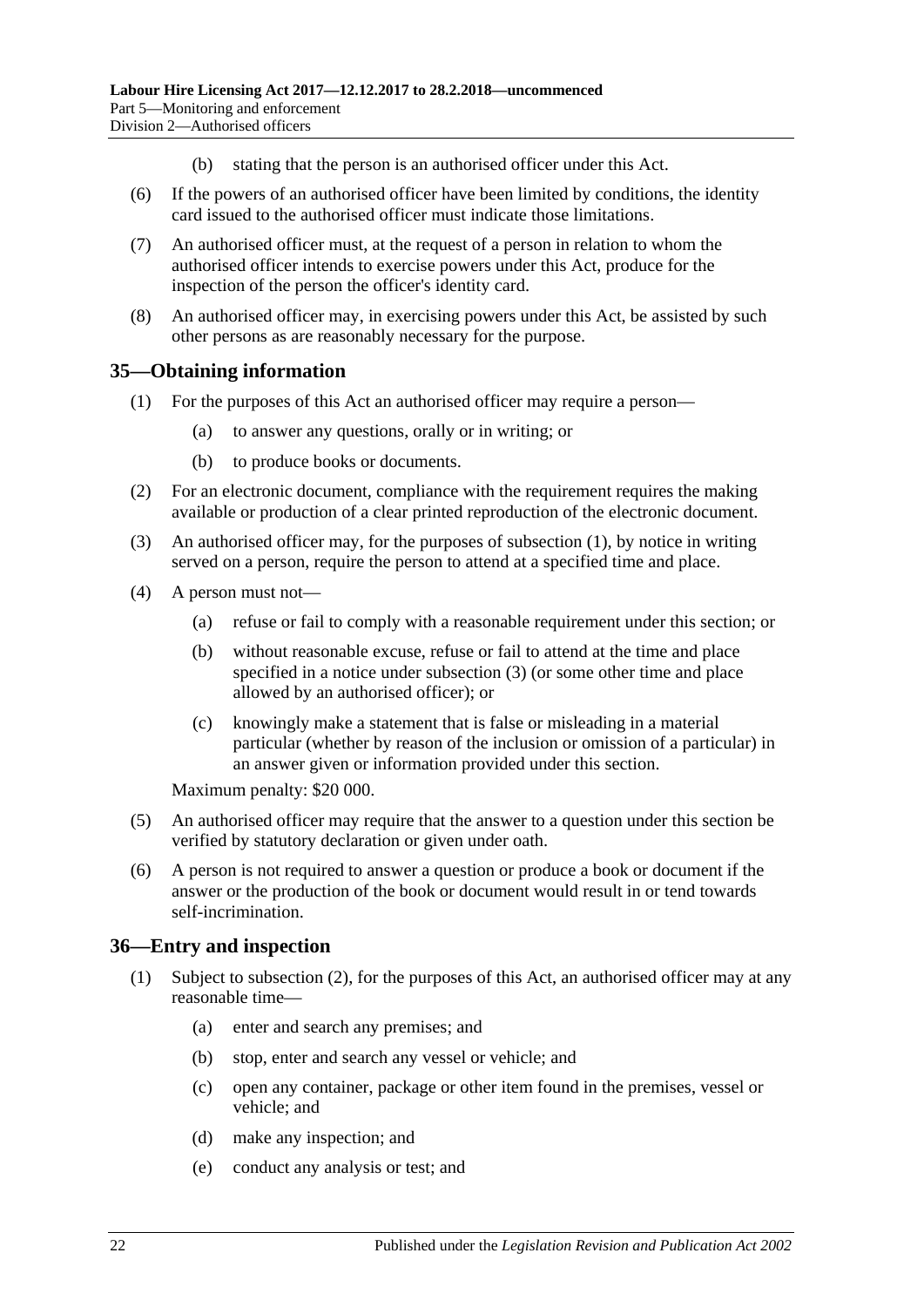- (f) take any samples; and
- (g) examine, copy and take extracts from any books or documents; and
- (h) take any books or documents; and
- <span id="page-22-2"></span>(i) seize and remove anything that constitutes evidence of an offence against this Act; and
- (j) take photographs, films or video recordings; and
- (k) take measurements and make notes; and
- (l) give directions reasonably required in connection with the exercise of a power conferred by any of the above paragraphs or otherwise in connection with the administration, operation or enforcement of this Act.
- <span id="page-22-1"></span>(2) The following powers may only be exercised with the authority of a warrant issued by a magistrate:
	- (a) the power to enter and search—
		- (i) premises that are not, or that are not reasonably suspected of being, a workplace; or
		- (ii) any part of a workplace that is used only for residential purposes;
	- (b) the power to stop, enter and search a vessel or vehicle that is not a workplace;
	- (c) the powers under [subsection](#page-21-4)  $(1)(c)$  and  $(i)$ , insofar as they relate to items or things found in a vessel or vehicle that is not a workplace or in premises that are not, or are not reasonably suspected of being, a workplace,

(and the requirement for a power under [subsection](#page-21-5) (1) to be exercised at a reasonable time does not apply if the power is exercised under the authority of, and in accordance with, a warrant).

(3) A person who, without reasonable excuse, fails to comply with a direction of an authorised officer under this section is guilty of an offence.

Maximum penalty: \$20 000.

- (4) The powers conferred by [subsection](#page-21-5) (1) must be exercised so as to avoid any unnecessary disruption of, or interference with, the conduct of business or performance of work.
- (5) In this section—

*workplace* has the same meaning as in the *[Work Health and Safety Act](http://www.legislation.sa.gov.au/index.aspx?action=legref&type=act&legtitle=Work%20Health%20and%20Safety%20Act%202012) 2012*.

#### <span id="page-22-0"></span>**37—Use and inspection of books or documents produced or seized**

- (1) This section applies to a book or document that has been produced to an authorised officer or taken by an authorised officer.
- (2) A book or document to which this section applies may be retained for the purpose of enabling the book or document to be inspected and enabling copies of, or extracts or notes from, the book or document to be made or taken by or on behalf of the Commissioner.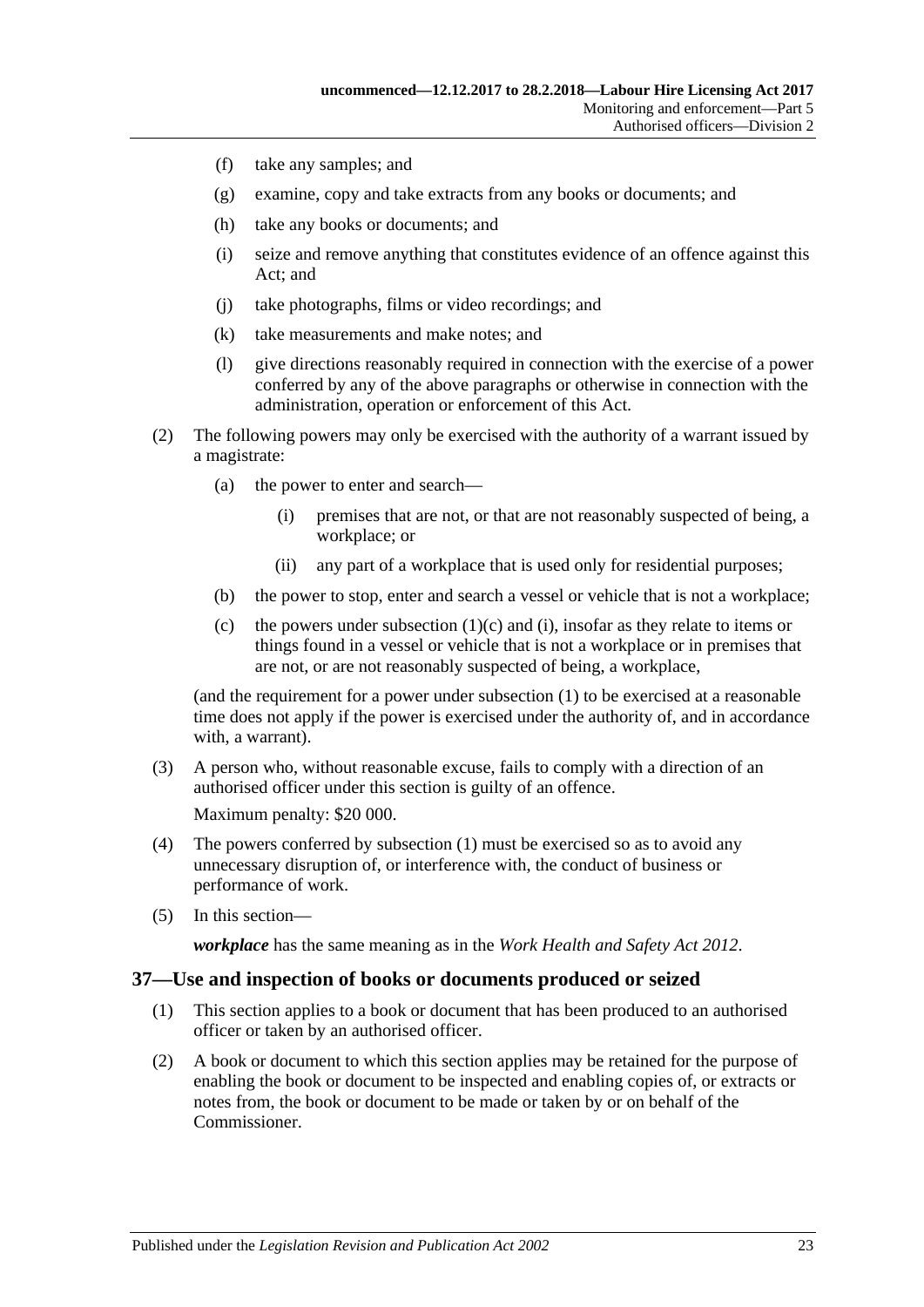- (3) However, if the book or document is required by the Commissioner as evidence for the purposes of legal proceedings, the book or document may be retained until the proceedings are finally determined.
- (4) The Commissioner must permit a person who would be entitled to inspect the book or document if it were not in the possession of the Commissioner to inspect the book or document at any reasonable time.
- (5) Nothing in this section prejudices a lien a person has on the book or document.

### <span id="page-23-0"></span>**38—Hindering an authorised officer**

A person who hinders an authorised officer, or a person assisting an authorised officer, acting in the exercise of powers conferred by or under this Act is guilty of an offence. Maximum penalty: \$10 000.

### <span id="page-23-1"></span>**39—Offence relating to intimidation**

A person must not persuade or attempt to persuade by threat or intimidation another person—

- (a) to fail to cooperate with an authorised officer in the performance or exercise of powers or functions conferred by or under this Act; or
- (b) to fail to provide information or give evidence to an authorised officer as authorised or required under this Act; or
- (c) to provide information or give evidence that is false or misleading in a material particular, or to provide information or give evidence in a manner that will make the information or evidence false or misleading in a material particular, to an authorised officer under this Act.

Maximum penalty: \$10 000.

### <span id="page-23-2"></span>**40—Impersonating an authorised officer**

A person who falsely represents, by words or conduct, that the person is an authorised officer is guilty of an offence.

Maximum penalty: \$10 000.

# <span id="page-23-3"></span>**Part 6—Proceedings and appeals**

### <span id="page-23-4"></span>**41—Evidentiary provisions**

- (1) In any proceedings an apparently genuine certificate, purporting to be signed by the Commissioner, stating that a person named in the certificate is an authorised officer is, in the absence of proof to the contrary, proof that the person is such an officer.
- (2) In any proceedings an apparently genuine certificate, purporting to be signed by the Minister or the Commissioner (as the case requires) containing particulars of a delegation under this Act is, in the absence of proof to the contrary, proof of the particulars.
- (3) In any proceedings an apparently genuine copy of any book or document, taken by an authorised officer pursuant to this Act, certified by the Commissioner to be a true copy of the original is proof of the existence of the original and of its contents.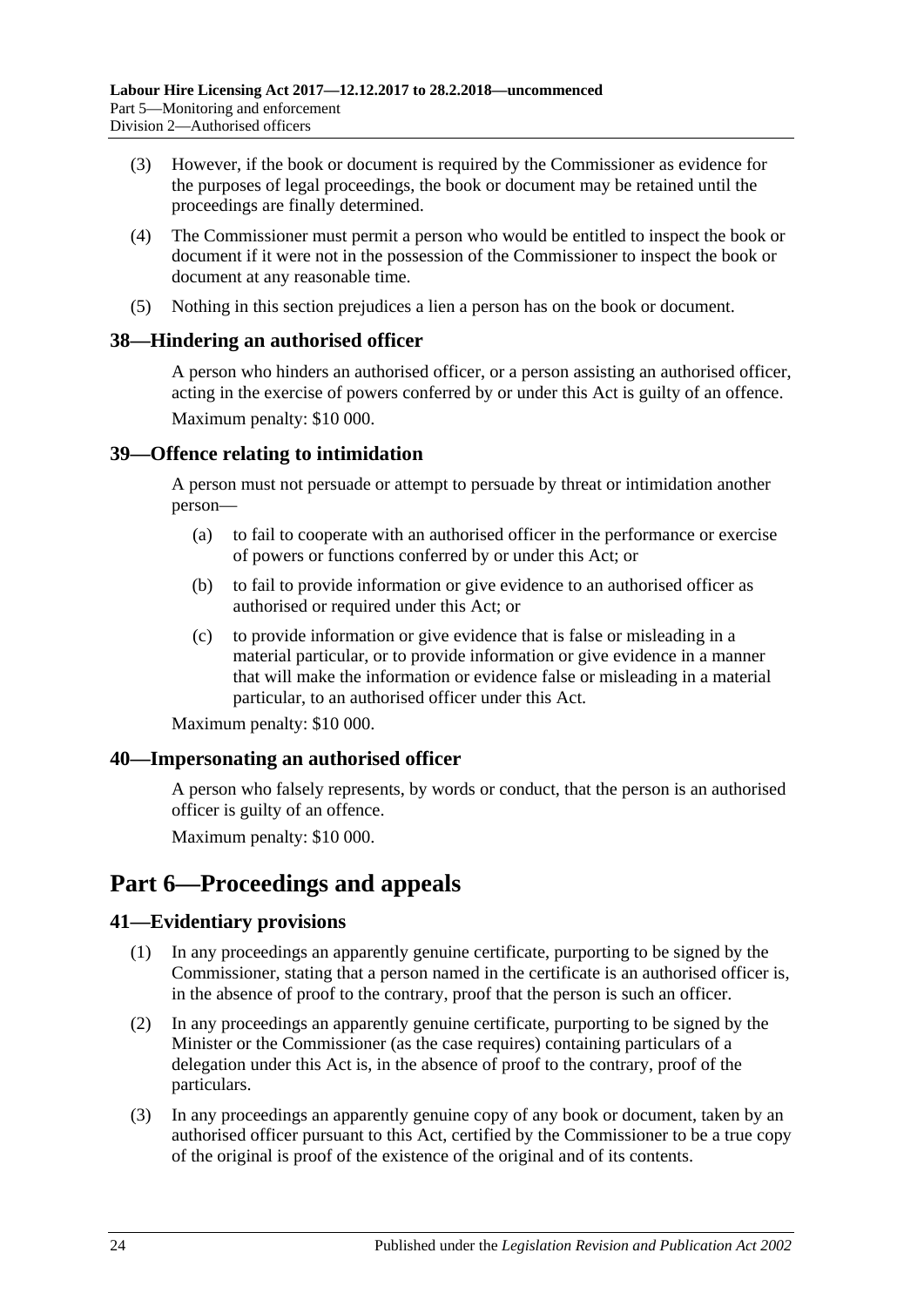- <span id="page-24-1"></span>(4) A finding of fact made by a court in proceedings under this Act will, in the absence of proof to the contrary, be accepted as proof of that fact in other proceedings (except criminal proceedings) under this Act.
- (5) A finding to which [subsection](#page-24-1) (4) applies may be proved by production of a document under the seal of the court by which the finding was made.
- (6) In any proceedings in which a civil or criminal liability is dependent on a state of mind—
	- (a) the state of mind of a director, servant or agent of a body corporate will be imputed to the body corporate; and
	- (b) the state of mind of a servant or agent of a natural person will be imputed to that person.

### <span id="page-24-2"></span><span id="page-24-0"></span>**42—Appeals to District Court**

- (1) A person may appeal to the District Court against any of the following decisions:
	- (a) a refusal to grant a licence under [section](#page-11-0) 17 on application by the person under [section](#page-9-4) 15;
	- (b) a decision under [section](#page-12-0) 18 to impose a condition on, or vary a condition of, a licence held by the person (including a condition imposed on the grant of the licence);
	- (c) a decision to suspend or cancel a licence held by the person under [section](#page-15-1) 23;
	- (d) a refusal to appoint a proposed appointee as a responsible person under section [28\(1\)\(b\)](#page-16-10) for a licence held by the person;
	- (e) a decision to cancel the appointment of a substitute responsible person under [section](#page-17-4) 29(4) in respect of a licence held by the person;
	- (f) a refusal to extend the appointment of a person as a substitute responsible person under [section](#page-17-5) 29(7);
	- (g) a refusal to appoint a person as a substitute responsible person under [section](#page-18-0) 30.
- <span id="page-24-3"></span>(2) If the Commissioner grants a licence to a person after receiving a notice of objection under [section](#page-10-0) 16 in respect of the application for the licence, the designated entity that lodged the notice of objection may appeal to the District Court against the granting of the licence on the grounds that—
	- (a) the holder of the licence is not a fit and proper person to be the holder of a licence; or
	- (b) in the case of a licence granted to a body corporate—1 or more directors of the body corporate are not fit and proper persons to be directors of a body corporate that is the holder of a licence.
- (3) An appeal under this section must be instituted within
	- (a) in the case of an appeal under [subsection](#page-24-2)  $(1)$ —28 days after the making of the decision appealed against;
	- (b) in the case of an appeal under [subsection](#page-24-3) (2)—14 days after the Commissioner gives notice under section [16\(4\)\(b\).](#page-11-3)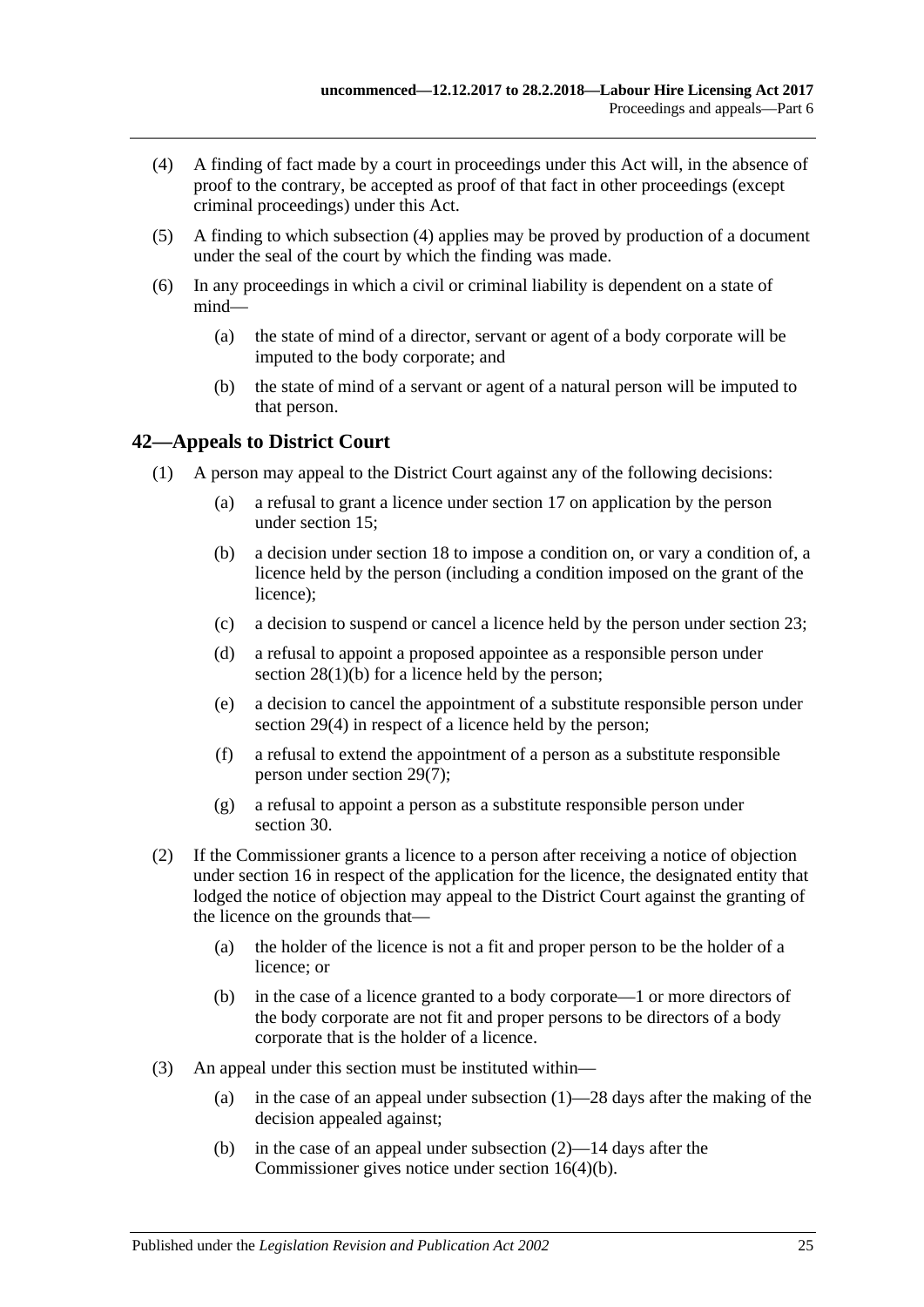- (4) Subject to [section](#page-19-3) 33, the Commissioner must, if so required by an appellant, state in writing the reasons for the Commissioner's decision.
- (5) If the reasons of the Commissioner are not given in writing at the time of making the decision and the appellant (within the time allowed for instituting the appeal) requires the Commissioner to state the reasons in writing, the time for instituting an appeal runs from the time at which the appellant receives the written statement of those reasons.

# <span id="page-25-0"></span>**Part 7—Miscellaneous**

### <span id="page-25-3"></span><span id="page-25-1"></span>**43—The register**

- (1) The Commissioner must maintain a register of licences granted under this Act (the *register*).
- (2) The register must contain the following particulars for each licence:
	- (a) the name and contact details of the holder of the licence;
	- (b) the business name, ABN and address for the business to which the licence relates;
	- (c) the name and contact details of each responsible person for the licence;
	- (d) the licence number;
	- (e) the date of issue of the licence;
	- (f) any conditions imposed on the licence by the Commissioner under [section](#page-12-0) 18;
	- (g) the details of any enforcement action taken under this Act against the holder of the licence, including information about prosecutions or a suspension of the licence;
	- (h) any other particulars prescribed by regulation.
- (3) The Commissioner must make the register available, free of charge, on a website determined by the Commissioner.

### <span id="page-25-2"></span>**44—Delegations**

- (1) The Commissioner may delegate any of the Commissioner's functions or powers under this Act—
	- (a) to a person employed in the Public Service; or
	- (b) to the person for the time being holding a specified position in the Public Service.
- (2) The Minister may delegate any of the Minister's functions or powers under this Act.
- (3) A delegation under this section—
	- (a) must be in writing; and
	- (b) may be conditional or unconditional; and
	- (c) is revocable at will; and
	- (d) does not prevent the delegator from acting in any matter.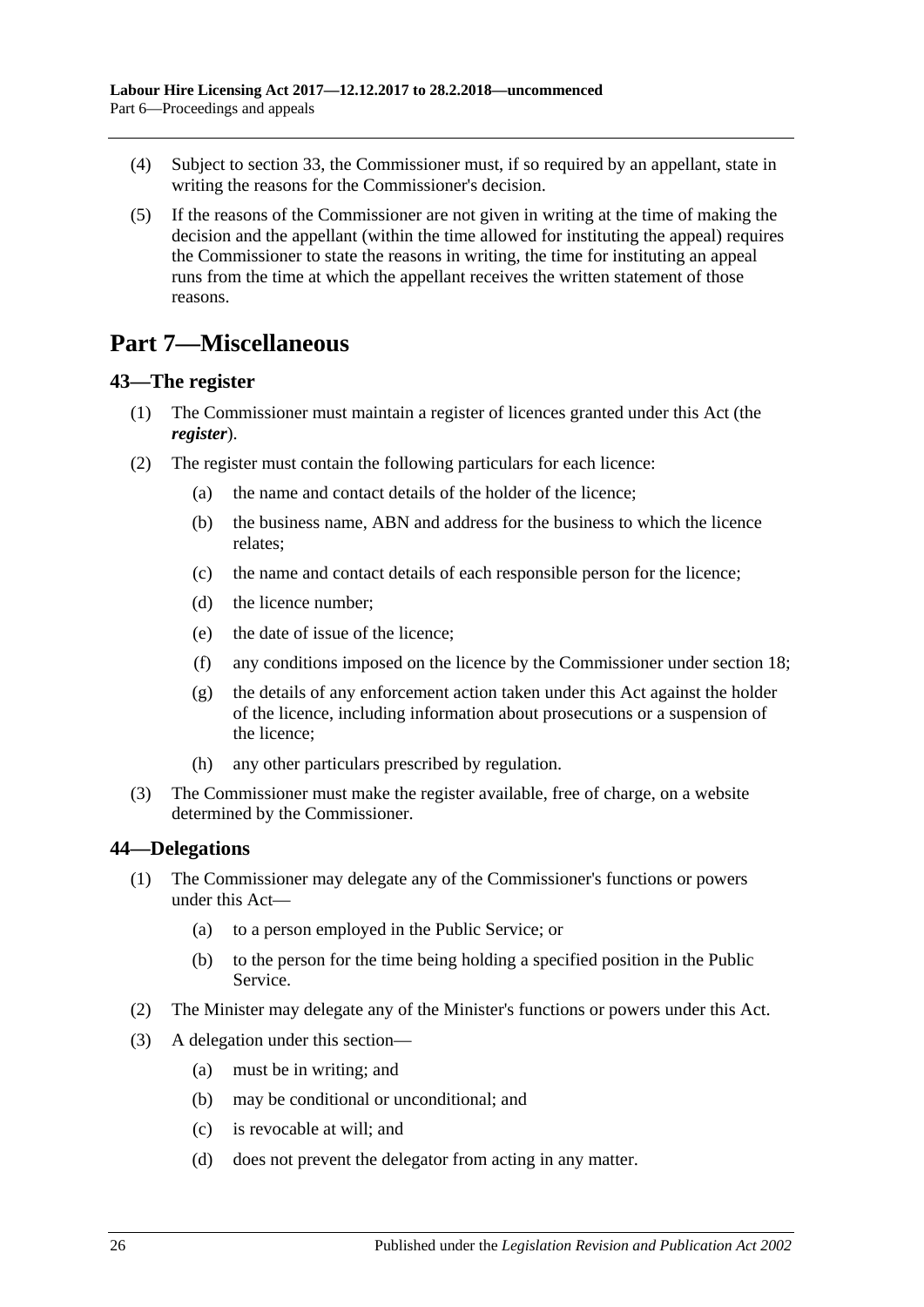(4) A delegated function or power may, if the instrument of delegation so provides, be further delegated in accordance with that instrument.

### <span id="page-26-0"></span>**45—Commissioner may rely on licence, approval etc under prescribed law**

- (1) The Commissioner may, if satisfied that a person is the holder of a licence, or is otherwise accredited or approved (however described), under a law prescribed by the regulations for the purposes of this section, do 1 or more of the following:
	- (a) dispense with the requirement of the person to provide to the Commissioner certain information that the Commissioner would otherwise require to determine a matter under this Act;
	- (b) determine, without any further consideration, that the person—
		- (i) is a fit and proper person to be the holder of a licence; or
		- (ii) is a fit and proper person to be a director of a body corporate that is the holder of a licence; or
		- (iii) is a fit and proper person to be a responsible person; or
		- (iv) has sufficient financial resources for the purpose of properly carrying on business under a licence.
- (2) The Commissioner may require a person to verify that the person is the holder of a licence or is otherwise accredited or approved (however described) under a prescribed law by statutory declaration.

#### <span id="page-26-2"></span><span id="page-26-1"></span>**46—Exemptions**

- (1) The Commissioner may grant an exemption from this Act or specified provisions of this Act—
	- (a) to a specified person by notice in writing to that person; or
	- (b) to persons of a specified class by notice in the Gazette.
- (2) An exemption under [subsection](#page-26-2) (1) may—
	- (a) be subject to such conditions as the Commissioner thinks fit; and
	- (b) apply for a specified period, until further notice or indefinitely; and
	- (c) vary according to the circumstances to which it is expressed to apply.
- (3) The Commissioner may, by subsequent notice in writing or notice in the Gazette (as the case requires)—
	- (a) vary or revoke an exemption; or
	- (b) vary or revoke a condition of an exemption or attach new conditions to an exemption; or
	- (c) vary the circumstances to which an exemption is expressed to apply.
- (4) A person who contravenes or fails to comply with a condition of an exemption imposed under this section is guilty of an offence. Maximum penalty: \$10 000.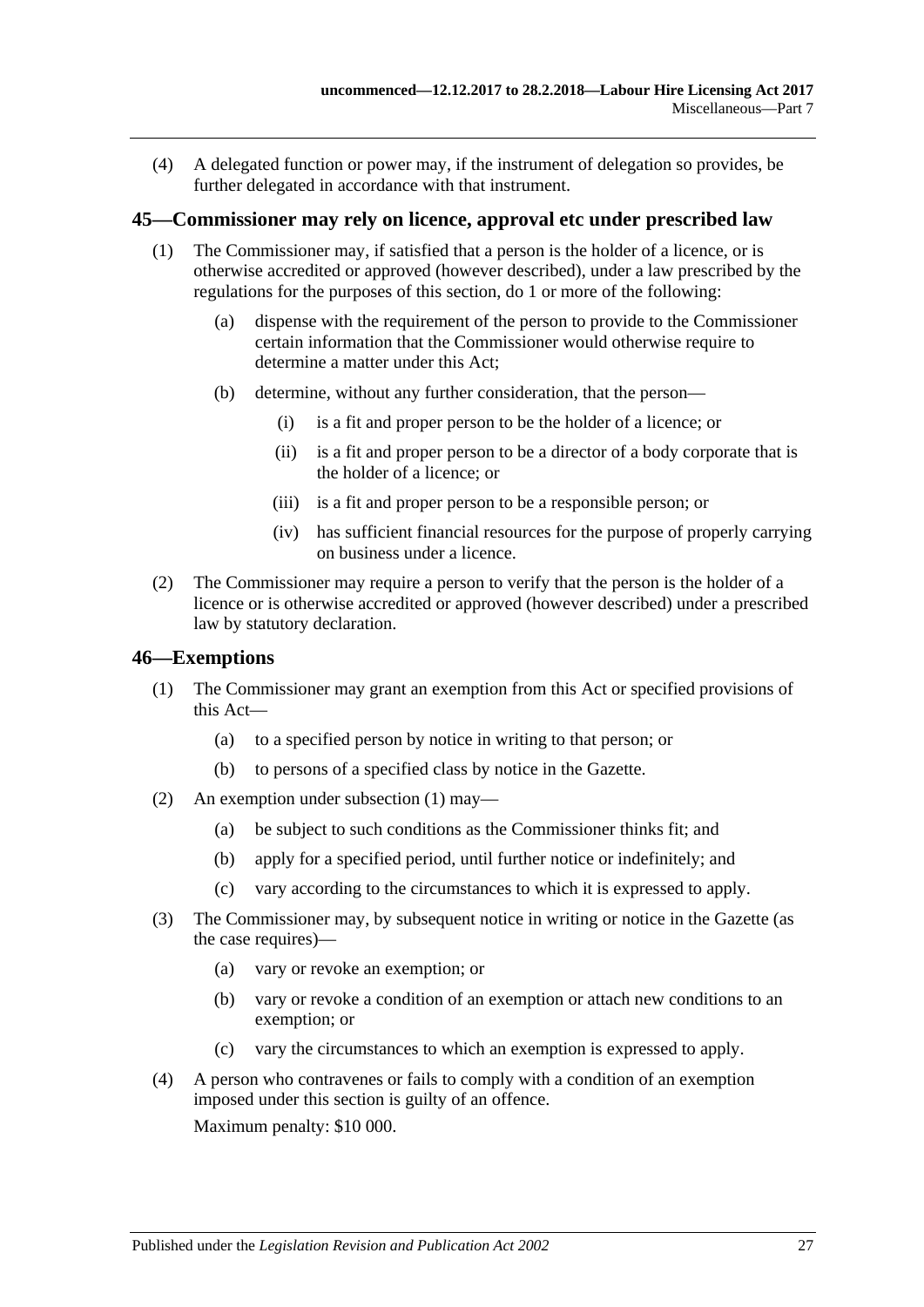### <span id="page-27-0"></span>**47—False or misleading information**

A person must not make a statement that is false or misleading in a material particular (whether by reason of the inclusion or omission of any particular) in any information provided, or record kept, under this Act.

Maximum penalty: \$10 000.

### <span id="page-27-1"></span>**48—Advertisements to include licence number**

The holder of a licence must not publish, or cause to be published, an advertisement relating to the provision of labour hire services unless the advertisement specifies, alongside the name or contact details of the holder of the licence, the licence number preceded by the letters "LHS".

Maximum penalty: \$2 500.

#### <span id="page-27-6"></span><span id="page-27-2"></span>**49—Defences**

- <span id="page-27-5"></span><span id="page-27-4"></span>(1) Subject to [subsection](#page-27-3) (3), in a prosecution for a contravention of a provision of this Act, it is a defence if the defendant establishes—
	- (a) that the contravention was due to reasonable mistake; or
	- (b) that the contravention was due to reasonable reliance on information supplied by another person; or
	- $(c)$  that—
		- (i) the contravention was due to the act or default of another person, to an accident or to some other cause beyond the defendant's control; and
		- (ii) the defendant took reasonable precautions and exercised due diligence to avoid the contravention.
- (2) In [subsection](#page-27-4)  $(1)(b)$  and  $(c)$ —

*another person* does not include a person who was—

- (a) a servant or agent of the defendant; or
- (b) in the case of a defendant that is a body corporate—a director, servant or agent of the defendant,

at the time when the contravention occurred.

- <span id="page-27-3"></span>(3) If a defence provided by [subsection](#page-27-6) (1) involves an allegation that a contravention was due to reliance on information supplied by another person or to the act or default of another person, the defendant is not, without permission, entitled to rely on that defence unless the defendant has, not later than 7 days before the day on which the hearing of the proceeding commences, served on the person by whom the proceeding was instituted a notice in writing giving such information that would identify or assist in the identification of the other person as was then in the defendant's possession.
- (4) This section does not apply in relation to a prosecution for a contravention of [section](#page-8-1) 11.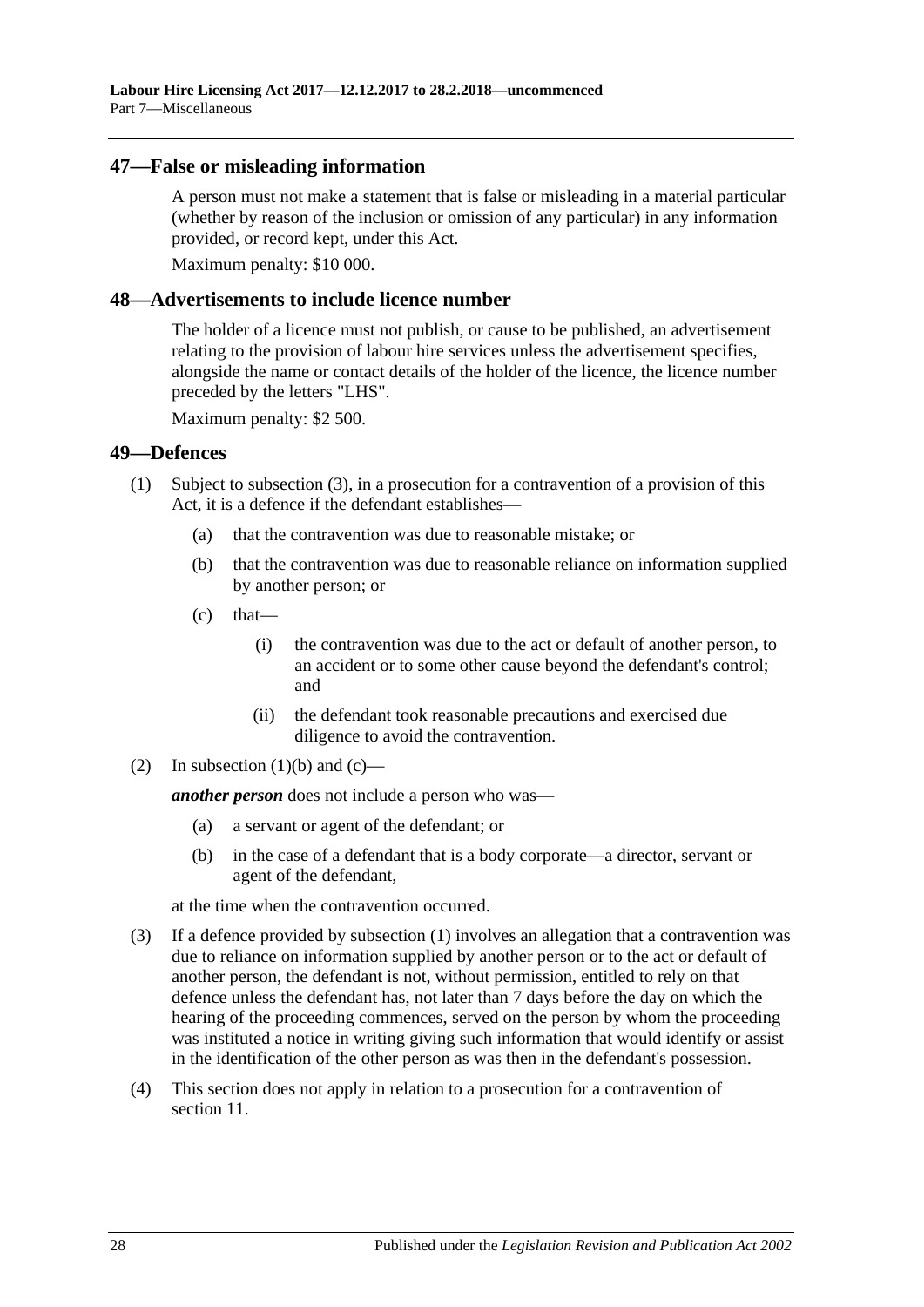### <span id="page-28-2"></span><span id="page-28-0"></span>**50—Confidentiality of information**

- (1) A person who obtains information or gains access to a document in exercising a power or function under this Act must not—
	- (a) disclose to another person—
		- (i) the information; or
		- (ii) the contents of or information contained in the document; or
	- (b) give access to the document to another person; or
	- (c) use the information or document for any purpose.

Maximum penalty:

- (a) in the case of an individual—\$10 000;
- (b) in the case of a body corporate—\$50 000.
- (2) [Subsection \(1\)](#page-28-2) does not apply to the disclosure of information, or the giving of access to a document or the use of information or a document—
	- (a) about a person, with the person's consent; or
	- (b) that is necessary for the exercise of a power or function under this Act; or
	- (c) that is made or given by the Commissioner or a person authorised by the Commissioner if the Commissioner reasonably believes the disclosure, access or use—
		- (i) is necessary for administering, monitoring or enforcing compliance with this Act; or
		- (ii) is necessary for administering, monitoring or enforcing compliance with a relevant law; or
		- (iii) is necessary for the administration or enforcement of another Act or law prescribed by the regulations; or
		- (iv) is necessary for the administration or enforcement of another Act or law, if the disclosure, access or use is necessary to lessen or prevent a serious risk to public health or safety or to otherwise protect the public interest; or
	- (d) that is required by a court, tribunal, authority or person having lawful authority to require the production of documents or the answering of questions; or
	- (e) that is required or authorised under a law; or
	- (f) to a Minister.

#### <span id="page-28-3"></span><span id="page-28-1"></span>**51—Service**

- (1) Subject to this Act, a notice or document required or authorised to be given to a person for the purposes of this Act may—
	- (a) be given to the person personally; or
	- (b) be posted in an envelope addressed to the person at the person's last known residential, business or (in the case of a corporation) registered address; or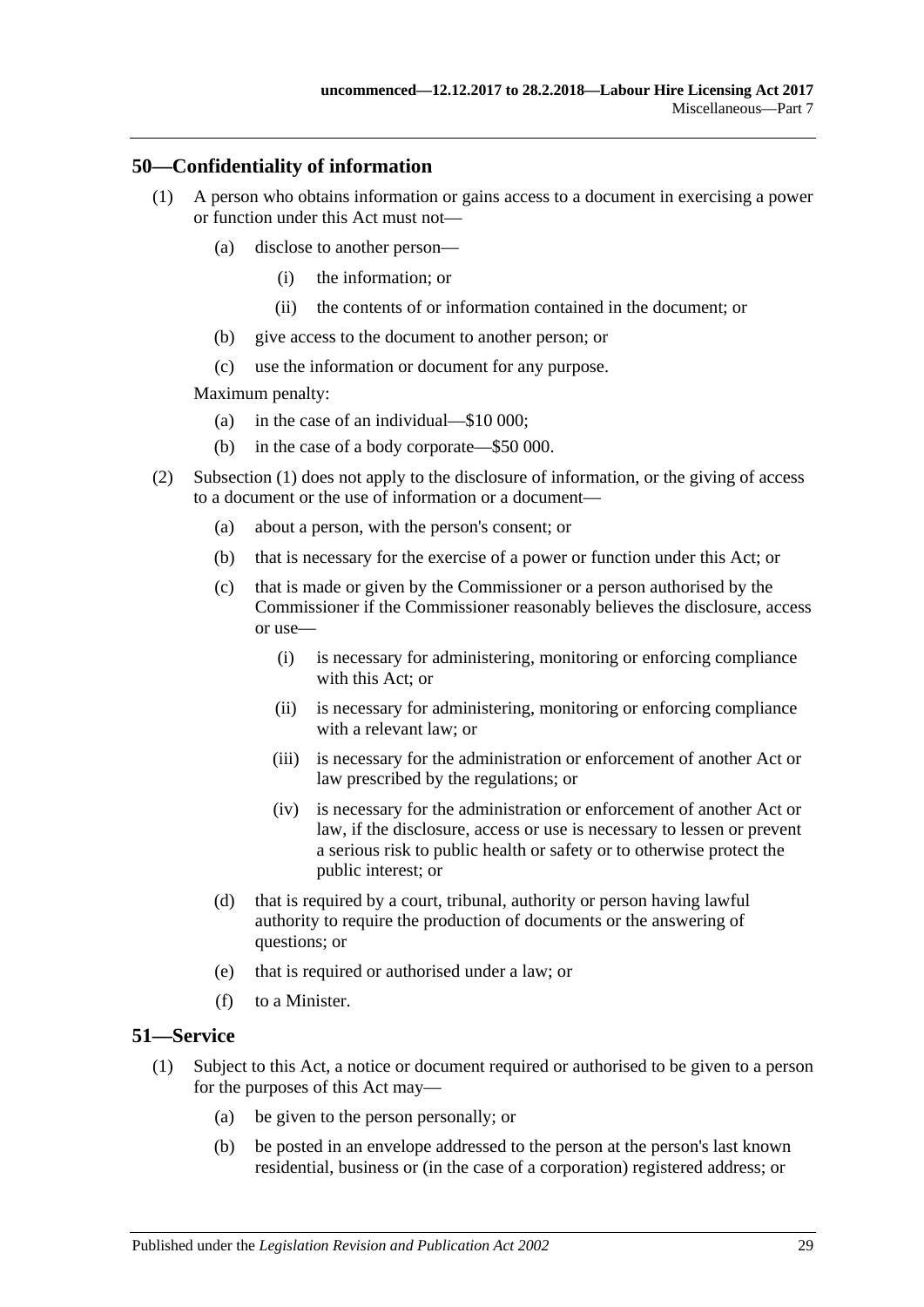- (c) be left for the person at the person's last known residential, business or (in the case of a corporation) registered address with someone apparently over the age of 16 years; or
- (d) be transmitted by fax or email to a fax number or email address provided by the person (in which case the notice or document will be taken to have been given or served at the time of transmission).
- (2) Without limiting the effect of [subsection](#page-28-3) (1), a notice or other document required or authorised to be given or sent to, or served on, a person for the purposes of this Act may, if the person is a company or registered body within the meaning of the *Corporations Act 2001* of the Commonwealth, be served on the person in accordance with that Act.

### <span id="page-29-4"></span><span id="page-29-0"></span>**52—Regulations**

- (1) The Governor may make such regulations as are contemplated by this Act or as are necessary or expedient for the purposes of this Act.
- (2) Without limiting the generality of [subsection](#page-29-4) (1), the regulations may—
	- (a) be of general or limited application; and
	- (b) confer powers or impose duties in connection with the regulations on the Minister, the Commissioner or an authorised officer; and
	- (c) provide that a matter is to be determined according to the discretion of the Minister or the Commissioner; and
	- (d) make different provision according to the classes of persons, or the matters or circumstances, to which they are expressed to apply; and
	- (e) impose penalties not exceeding \$2 500 for contravention of a regulation.

### <span id="page-29-1"></span>**53—Review of Act**

- (1) The Minister must cause a review of the operation of this Act to be conducted and a report on the review to be prepared and submitted to the Minister.
- (2) The review and report must be completed as soon as reasonably practicable after the third anniversary of the commencement of this Act (but in any event within 6 months after that commencement).
- (3) The Minister must cause a copy of the report to be laid before both Houses of Parliament within 6 sitting days after receiving the report.

# <span id="page-29-2"></span>**Schedule 1—Transitional provisions**

### <span id="page-29-3"></span>**1—Transitional provision**

If a person supplies, to another person, a worker to do work for the other person within 6 months after the commencement of this Act, the person is taken not to be a provider of labour hire services in relation to the supply until—

- (a) after the expiry of 6 months after that commencement; or
- (b) if the person applies for a licence within 6 months after that commencement—the day the application is decided,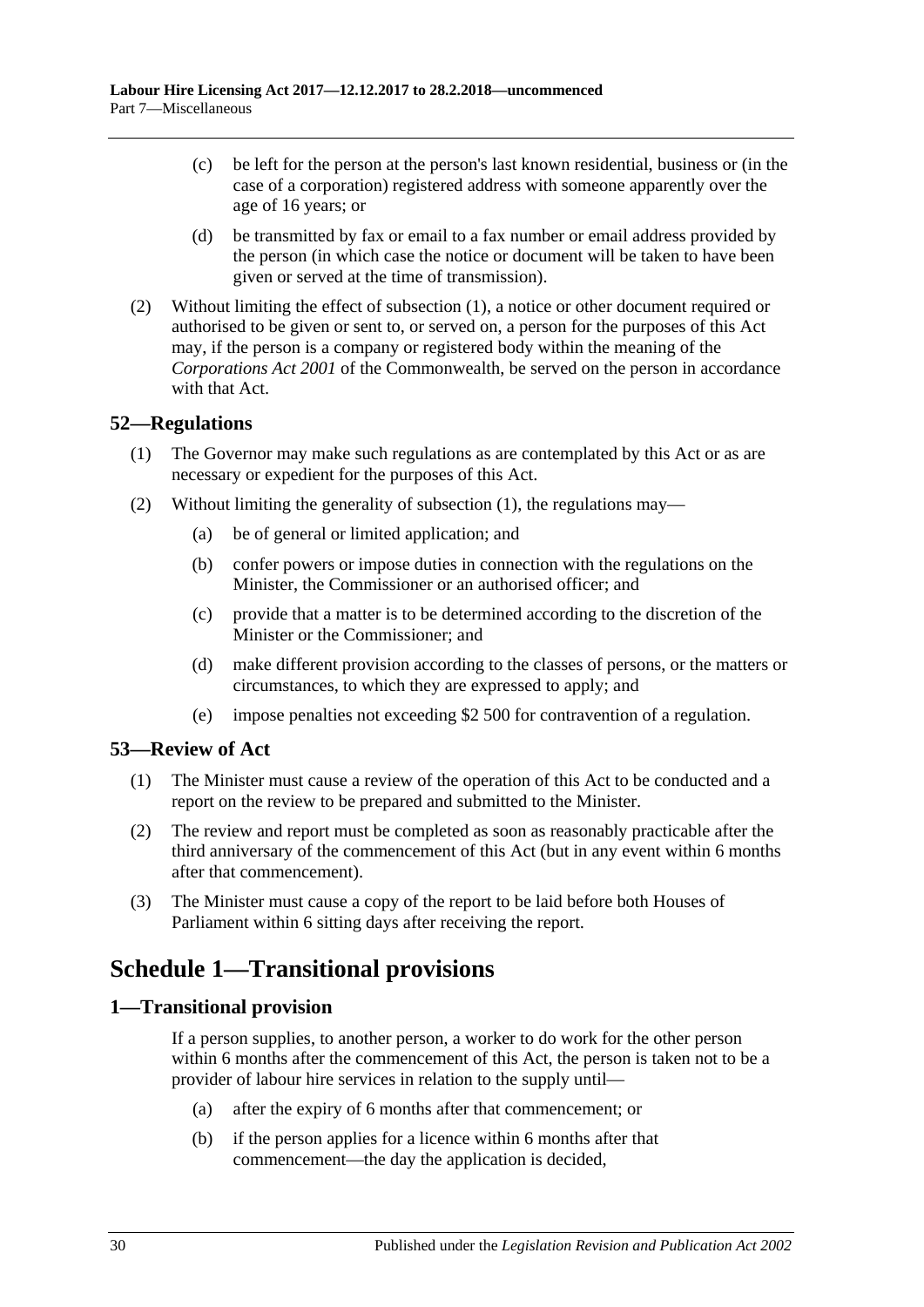whichever is the later.

### <span id="page-30-1"></span><span id="page-30-0"></span>**2—Transitional regulations**

- (1) The Governor may, by regulation, make additional provisions of a saving or transitional nature consequent on the enactment of this Act.
- (2) A provision of a regulation made under [subclause](#page-30-1) (1) may, if the regulations so provide, take effect from the commencement of this Act or from a later day.